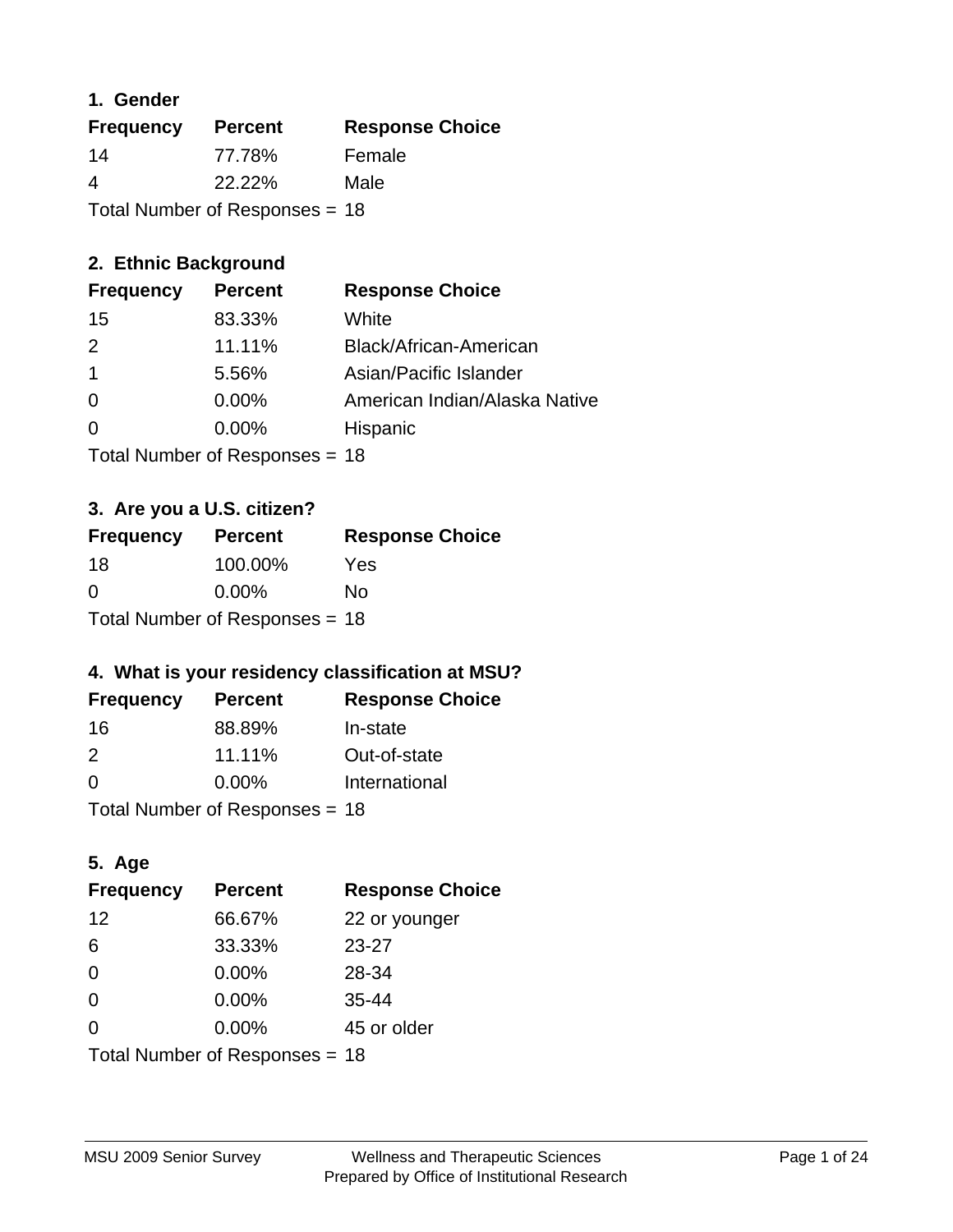**6. Has either of your parents received a bachelor's degree?**

| <b>Frequency</b>               | <b>Percent</b> | <b>Response Choice</b> |
|--------------------------------|----------------|------------------------|
| 8                              | 44.44%         | Yes                    |
| 10                             | 55.56%         | Nο                     |
| Total Number of Responses = 18 |                |                        |

# **7. Has either of your parents received a degree from Murray State?**

| <b>Frequency</b> | <b>Percent</b> | <b>Response Choice</b> |
|------------------|----------------|------------------------|
| -2               | $11.11\%$      | Yes                    |
| 16               | 88.89%         | No.                    |

Total Number of Responses = 18

# **8. What was your original entry status to MSU?**

| <b>Frequency</b> | <b>Percent</b>                   | <b>Response Choice</b>                           |
|------------------|----------------------------------|--------------------------------------------------|
| 13               | 72.22%                           | Freshman                                         |
| 5                | 27.78%                           | Transfer from community college/technical school |
| $\Omega$         | $0.00\%$                         | Transfer from 4-yr institution                   |
|                  | $Total Number of DoEROR 20 - 40$ |                                                  |

Total Number of Responses = 18

### **9. If transfer student, how many credits were transferred?**

| <b>Frequency</b>            | <b>Percent</b> | <b>Response Choice</b> |
|-----------------------------|----------------|------------------------|
| -0                          | $0.00\%$       | 12 or fewer            |
| 0                           | $0.00\%$       | $13 - 30$              |
| 3                           | 60.00%         | $31 - 60$              |
| 2                           | 40.00%         | Over <sub>60</sub>     |
| Total Number of Desponses E |                |                        |

I otal Number of Responses  $= 5$ 

# **10. If transfer student, approximately what percent of your University Studies (general education) classes did you take at Murray State?**

| <b>Frequency</b>                | <b>Percent</b> | <b>Response Choice</b> |
|---------------------------------|----------------|------------------------|
| 4                               | 80.00%         | Under 25%              |
| $\Omega$                        | $0.00\%$       | 25-49%                 |
| $\Omega$                        | $0.00\%$       | 50-74%                 |
| 1                               | 20.00%         | 75-100%                |
| Total Number of Responses $= 5$ |                |                        |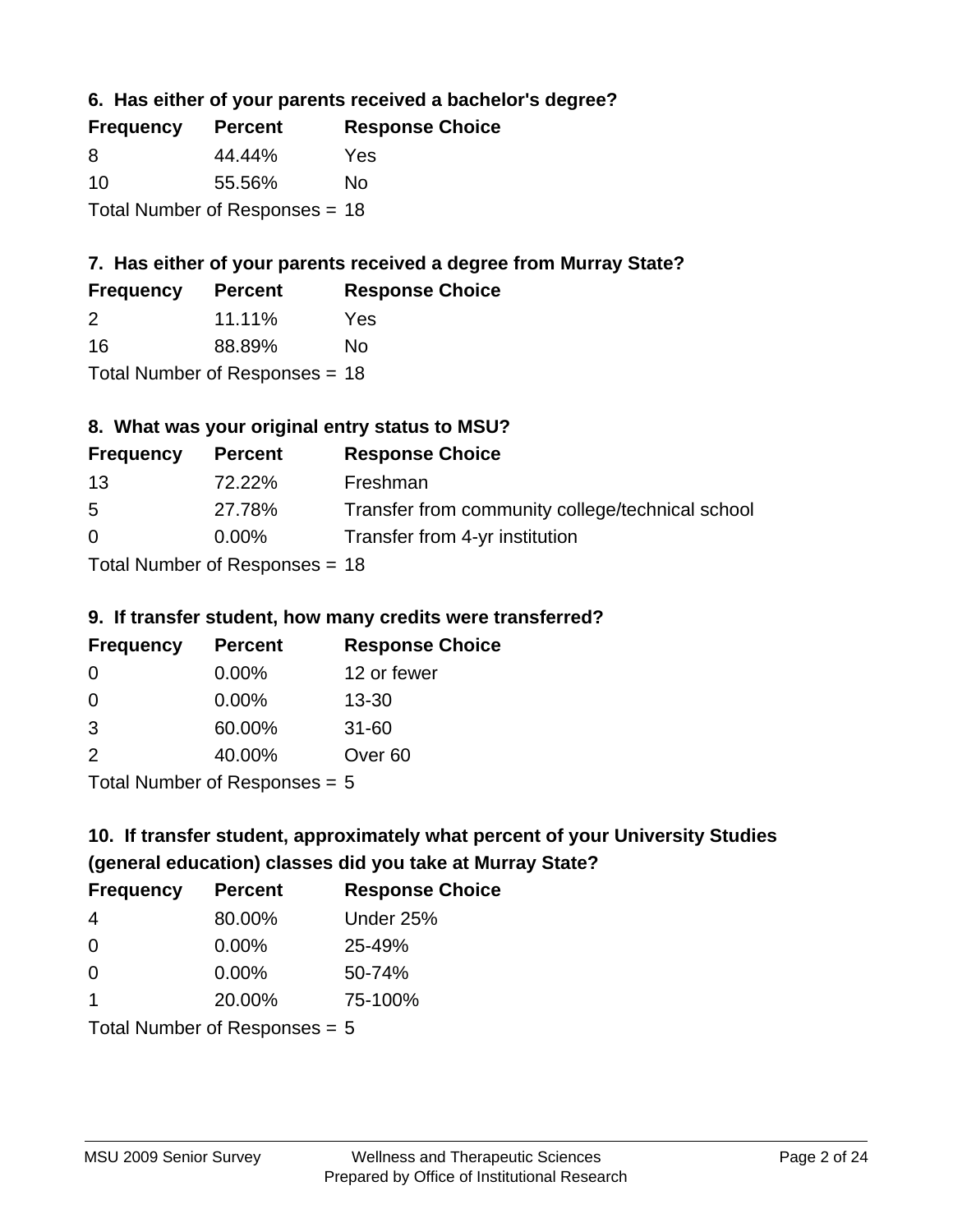### **11. What has been your attendance status at MSU?**

| <b>Frequency</b>               | <b>Percent</b> | <b>Response Choice</b>     |
|--------------------------------|----------------|----------------------------|
| 18                             | 100.00%        | <b>Primarily full-time</b> |
| 0                              | $0.00\%$       | <b>Primarily part-time</b> |
| Total Number of Responses = 18 |                |                            |

# **12. In which Residential College are you a member?**

| <b>Percent</b> | <b>Response Choice</b>            |
|----------------|-----------------------------------|
| 16.67%         | Do not know                       |
| 5.56%          | <b>Clark College</b>              |
| 11.11%         | <b>Elizabeth College</b>          |
| 5.56%          | <b>Franklin-Springer Colleges</b> |
| 22.22%         | <b>Hart College</b>               |
| 5.56%          | <b>Hester College</b>             |
| 5.56%          | <b>Regents College</b>            |
| 5.56%          | <b>Richmond College</b>           |
| 22.22%         | <b>White College</b>              |
|                |                                   |

Total Number of Responses = 18

## **13. Have you ever received any type of Financial Aid while at MSU? (Scholarships, grants, work-study, etc.)**

| <b>Frequency</b> | <b>Percent</b>            | <b>Response Choice</b> |
|------------------|---------------------------|------------------------|
| 16               | 88.89%                    | Yes                    |
| 2                | 11.11%                    | No                     |
|                  | Total Number of Deepensee |                        |

Total Number of Responses = 18

# **14. What degree are you seeking at this time?**

| <b>Frequency</b> | <b>Percent</b>                 | <b>Response Choice</b> |
|------------------|--------------------------------|------------------------|
| $\Omega$         | $0.00\%$                       | Associate              |
| 18               | 100.00%                        | <b>Baccalaureate</b>   |
|                  | Total Number of Responses = 18 |                        |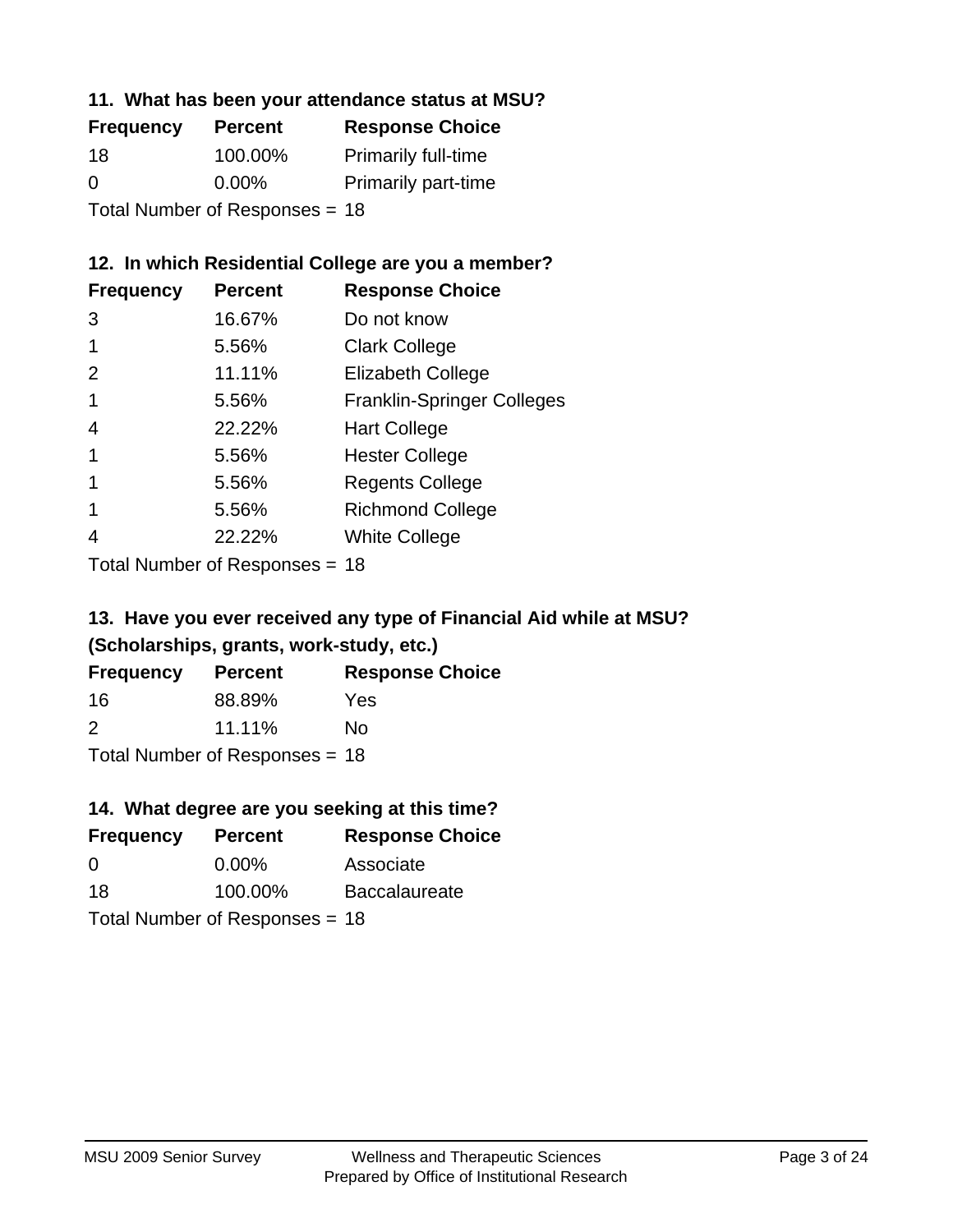**15. How many years will it take you to complete your degree from the point of your initial enrollment in college (including any time at a previous institution)?**

| <b>Frequency</b> | <b>Percent</b> | <b>Response Choice</b> |
|------------------|----------------|------------------------|
| $\Omega$         | 0.00%          | Two                    |
| 1                | 5.56%          | <b>Three</b>           |
| 9                | 50.00%         | Four                   |
| 5                | 27.78%         | Five                   |
| 2                | 11.11%         | <b>Six</b>             |
|                  | 5.56%          | More than six          |
|                  |                |                        |

Total Number of Responses = 18

#### **16. In what range does your grade point average fall?**

| <b>Frequency</b> | <b>Percent</b> | <b>Response Choice</b> |
|------------------|----------------|------------------------|
|                  | 5.56%          | $2.00 - 2.50$          |
|                  | 22.22%         | $2.51 - 3.00$          |
| -5               | 27.78%         | $3.01 - 3.50$          |
| 8                | 44.44%         | $3.51 - 4.00$          |
|                  |                |                        |

Total Number of Responses = 18

# **They are used to sort the data, and do not appear in this table Questions 17 and 18 relate to department and program information.**

### **19. For what purpose did you enroll at MSU?**

| <b>Frequency</b> | <b>Percent</b>                  | <b>Response Choice</b>                    |
|------------------|---------------------------------|-------------------------------------------|
| 0                | $0.00\%$                        | To receive an associate degree            |
| 18               | 100.00%                         | To receive a baccalaureate degree         |
| $\overline{0}$   | $0.00\%$                        | To take a few job related courses         |
| $\Omega$         | 0.00%                           | To transfer to another college/university |
|                  | Total Number of Reconnege $-18$ |                                           |

Total Number of Responses = 18

# **20. What is the highest degree you eventually hope to receive?**

| <b>Frequency</b> | <b>Percent</b>             | <b>Response Choice</b> |
|------------------|----------------------------|------------------------|
| $\Omega$         | $0.00\%$                   | Associate              |
| 4                | 22.22%                     | <b>Baccalaureate</b>   |
| 9                | 50.00%                     | Graduate               |
| 5                | 27.78%                     | Professional           |
|                  | Total Number of Deepersoon |                        |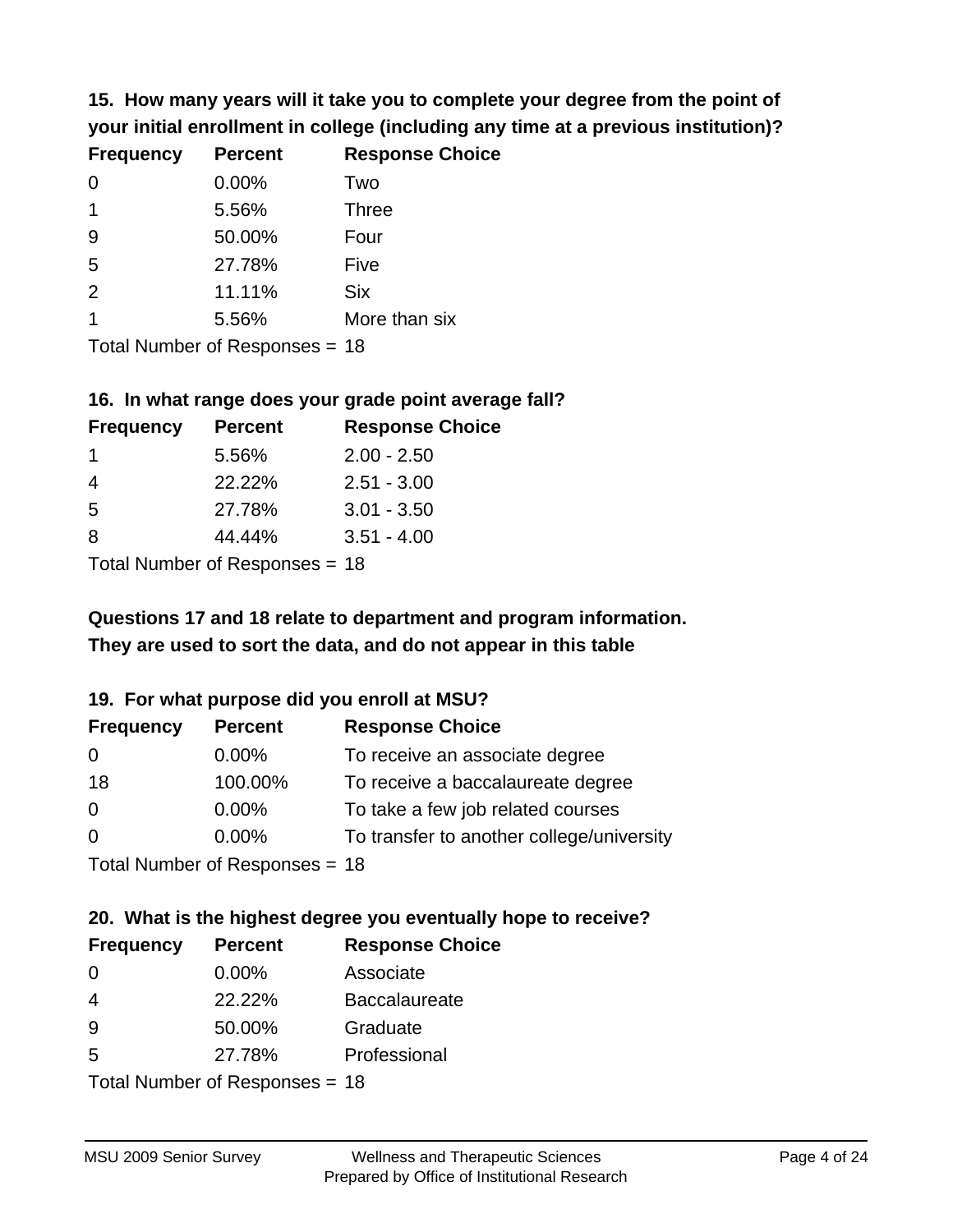## **21. Which best describes your situation?**

| <b>Frequency</b> | <b>Percent</b> | <b>Response Choice</b>               |
|------------------|----------------|--------------------------------------|
| $\prime$         | 38.89%         | Did not change major/area            |
| $\mathcal{P}$    | 11.11%         | Did not initially declare major/area |
| 9                | 50.00%         | Changed major/area                   |
|                  |                |                                      |

Total Number of Responses = 18

# **22. While school was in session during the past year, how many hours per week, on average, did you work for pay?**

| <b>Frequency</b> | <b>Percent</b> | <b>Response Choice</b> |
|------------------|----------------|------------------------|
| $\overline{4}$   | 22.22%         | Did not work           |
| 2                | 11.11%         | Worked 1-10 hrs        |
| 5                | 27.78%         | Worked 11-20 hrs       |
| 5                | 27.78%         | Worked 21-30 hrs       |
| 2                | 11.11%         | Worked 31-40 hrs       |
| $\Omega$         | 0.00%          | Worked over 40 hrs     |
|                  |                |                        |

Total Number of Responses = 18

### **23. For the most part, were classes offered at times convenient to you?**

| <b>Frequency</b>                 | <b>Percent</b> | <b>Response Choice</b> |  |
|----------------------------------|----------------|------------------------|--|
| -15                              | 83.33%         | Yes                    |  |
| 3                                | 16.67%         | No.                    |  |
| Total Number of Responses = $18$ |                |                        |  |

### **24. If no, what time would you have preferred?**

| <b>Frequency</b> | <b>Percent</b>                  | <b>Response Choice</b> |
|------------------|---------------------------------|------------------------|
| $\Omega$         | $0.00\%$                        | Late afternoon         |
| $\Omega$         | $0.00\%$                        | Evening                |
| 0                | $0.00\%$                        | Weekend                |
| 3                | 100.00%                         | During the day         |
|                  | Total Number of Responses = $3$ |                        |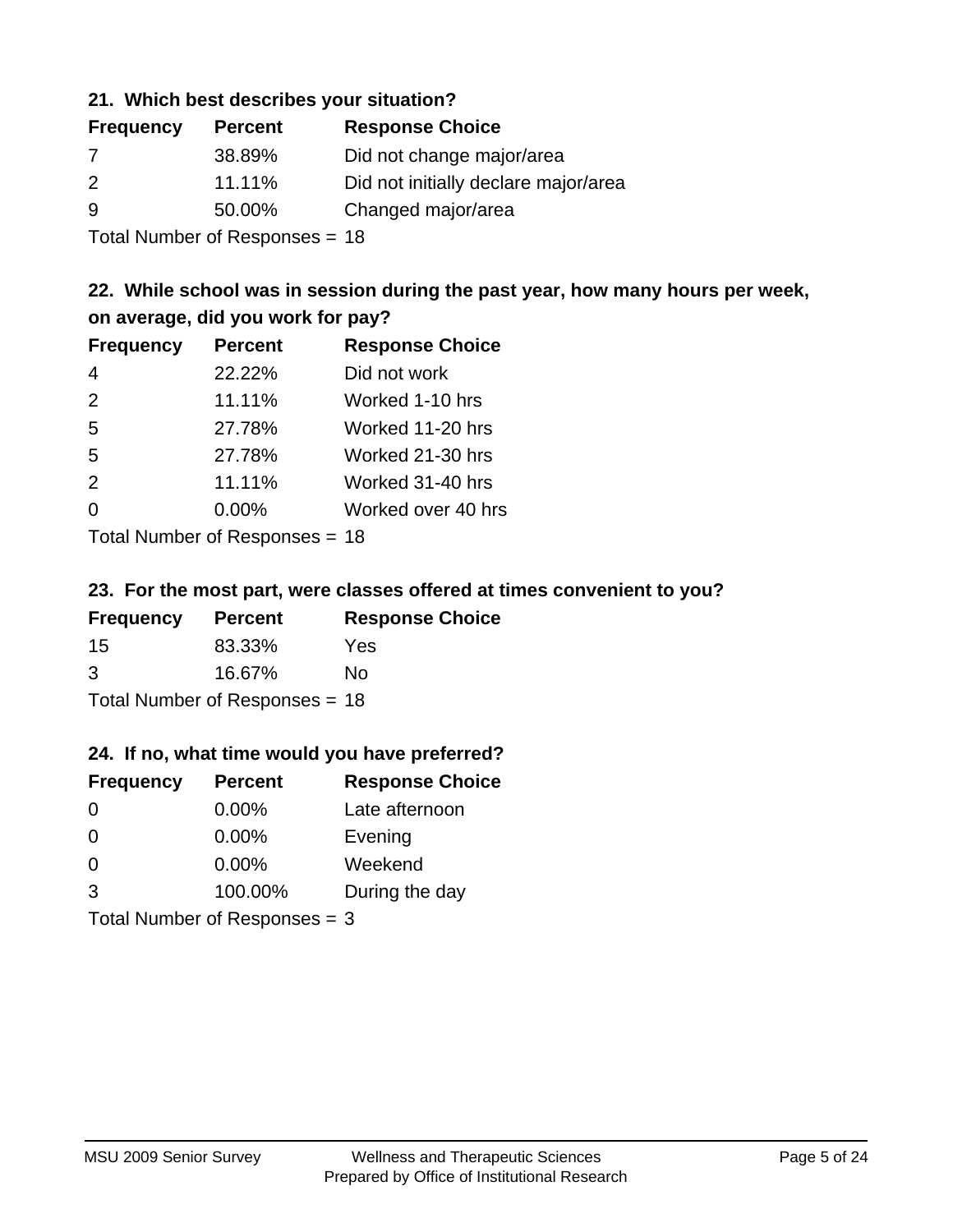# **25. Which best describes the location where you completed the majority of your**

| coursework? |
|-------------|
|-------------|

| <b>Frequency</b> | <b>Percent</b>                 | <b>Response Choice</b> |
|------------------|--------------------------------|------------------------|
| 18               | 100.00%                        | Murray                 |
| 0                | 0.00%                          | Paducah                |
| 0                | 0.00%                          | Ft. Campbell           |
| $\overline{0}$   | 0.00%                          | Madisonville           |
| 0                | 0.00%                          | Hopkinsville           |
| 0                | $0.00\%$                       | Henderson              |
| 0                | 0.00%                          | On the Internet        |
| 0                | 0.00%                          | Other                  |
|                  | Total Number of Responses = 18 |                        |

# **26. Did you take any online courses while at Murray State?**

| <b>Frequency</b> | <b>Percent</b>                 | <b>Response Choice</b> |
|------------------|--------------------------------|------------------------|
| 3                | 16.67%                         | Yes                    |
| 15               | 83.33%                         | Nο                     |
|                  | Total Number of Responses = 18 |                        |

# **27. Did it take you an extra semester or more to complete degree requirements at Murray State?**

| <b>Frequency</b> | <b>Percent</b>                   | <b>Response Choice</b> |
|------------------|----------------------------------|------------------------|
| 11               | 61.11%                           | Yes                    |
| 7                | 38.89%                           | No                     |
|                  | Total Number of Responses = $18$ |                        |

| 28. If yes, why did it take you an extra semester or more? |                                   |                                                              |  |
|------------------------------------------------------------|-----------------------------------|--------------------------------------------------------------|--|
| <b>Frequency</b>                                           | <b>Percent</b>                    | <b>Response Choice</b>                                       |  |
| $\mathbf{1}$                                               | 9.09%                             | Work obligation limited my enrollment.                       |  |
| $\mathbf 0$                                                | $0.00\%$                          | Family obligations limited my enrollment.                    |  |
| $\mathbf 0$                                                | $0.00\%$                          | Tuition and other costs of attendance limited my enrollment. |  |
| $\overline{4}$                                             | 36.36%                            | A decision to change majors added to my requirements.        |  |
| 3                                                          | 27.27%                            | A required course or courses were not offered.               |  |
| $\mathbf{1}$                                               | 9.09%                             | Credits were lost transferring to Murray State.              |  |
| $\overline{2}$                                             | 18.18%                            | Other                                                        |  |
|                                                            | $Total$ Number of Responses $-11$ |                                                              |  |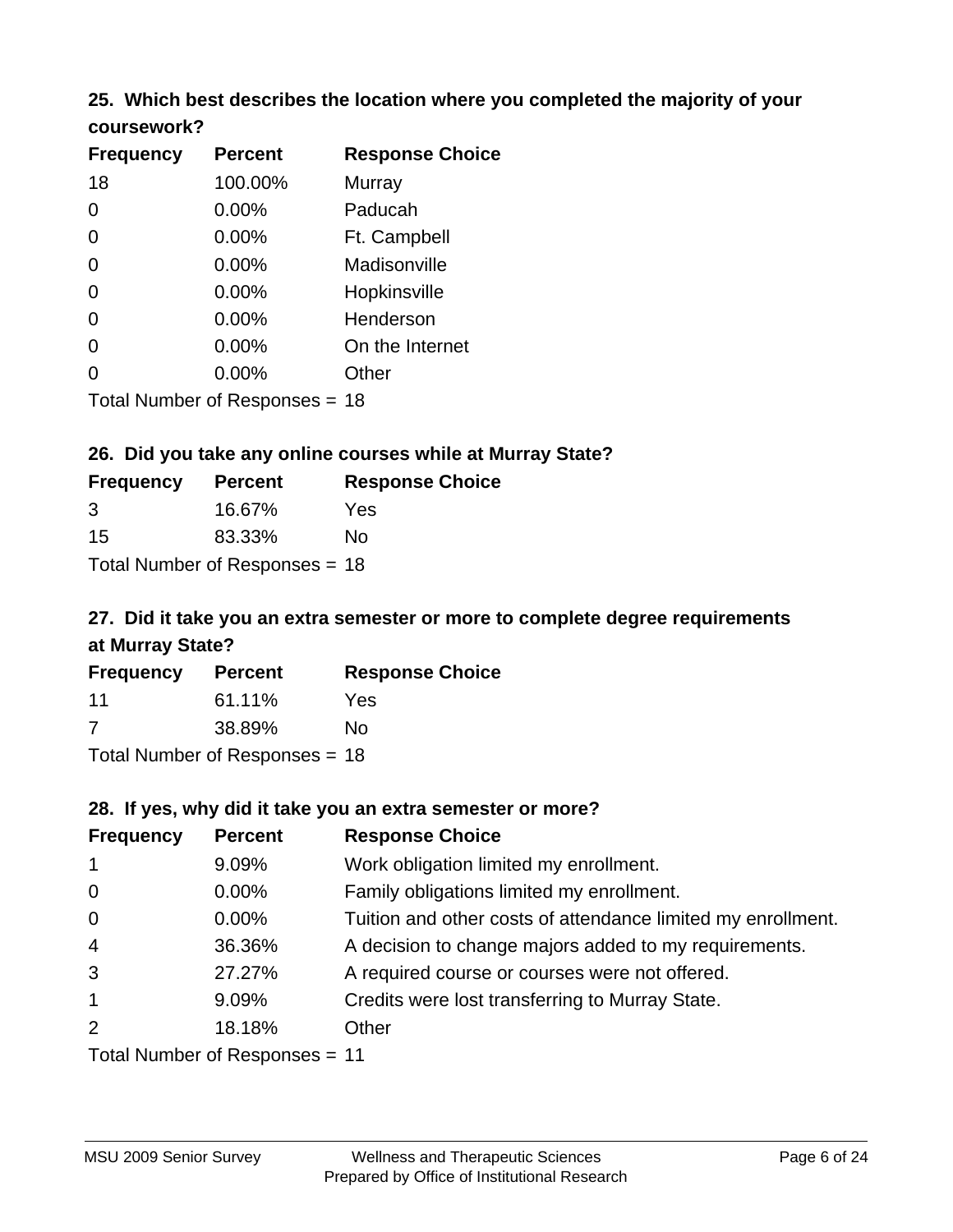# **29. Did you have trouble getting any course(s) you needed while at Murray State?**

| <b>Frequency</b>               | <b>Percent</b> | <b>Response Choice</b> |  |  |
|--------------------------------|----------------|------------------------|--|--|
| -6                             | 33.33%         | Yes                    |  |  |
| -12                            | 66.67%         | Nο                     |  |  |
| Total Number of Responses = 18 |                |                        |  |  |

# **30. If yes, why did you have trouble getting the course?**

| <b>Frequency</b> | <b>Percent</b> | <b>Response Choice</b>                                |
|------------------|----------------|-------------------------------------------------------|
| -5               | 83.33%         | Not offered the semester I needed it.                 |
| $\overline{0}$   | $0.00\%$       | Not offered at hours convenient to my work schedule.  |
| $\overline{1}$   | 16.67%         | Not offered at hours suitable for my school schedule. |
| $\overline{0}$   | $0.00\%$       | All course sections were closed.                      |
| $\overline{0}$   | $0.00\%$       | I was unaware of the prerequisites for the course.    |
|                  |                |                                                       |

Total Number of Responses = 6

# **31. Which statement best describes your experience with off-campus coop/internship?**

| <b>Frequency</b> | <b>Percent</b> | <b>Response Choice</b>             |
|------------------|----------------|------------------------------------|
| 11               | 61.11%         | Cannot judge, I did not have one.  |
| $\overline{4}$   | 22.22%         | My experience was very valuable.   |
| 3                | 16.67%         | My experience was valuable.        |
| $\Omega$         | 0.00%          | My experience was of little value. |
| $\Omega$         | 0.00%          | My experience was of no value.     |
|                  |                |                                    |

Total Number of Responses = 18

# **32. Which statement best describes your experience with on-campus faculty-directed research, scholarly, or creative project?**

| <b>Frequency</b> | <b>Percent</b>              | <b>Response Choice</b>             |
|------------------|-----------------------------|------------------------------------|
| 10               | 55.56%                      | Cannot judge; I did not have one.  |
| 3                | 16.67%                      | My experience was very valuable.   |
| 5                | 27.78%                      | My experience was valuable.        |
| $\Omega$         | $0.00\%$                    | My experience was of little value. |
| $\Omega$         | $0.00\%$                    | My experience was of no value.     |
|                  | Tatal Mussakan af Danmarana |                                    |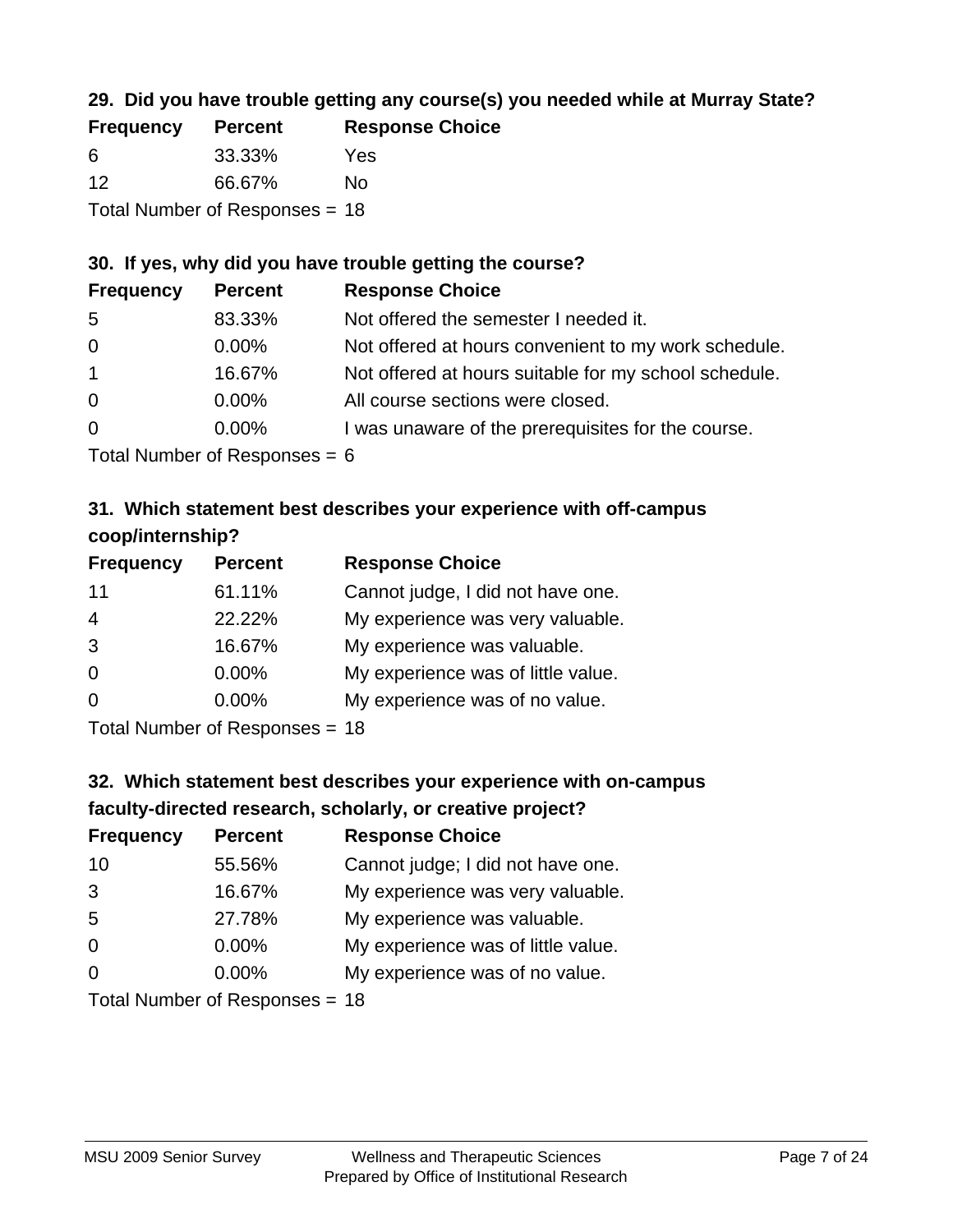#### **33. Which statement best describes your experience with academic advising in your major/area?**

| $\mathbf{u}$ yvu $\mathbf{u}$ yvu $\mathbf{v}$ |                |                                                       |
|------------------------------------------------|----------------|-------------------------------------------------------|
| <b>Frequency</b>                               | <b>Percent</b> | <b>Response Choice</b>                                |
| 0                                              | $0.00\%$       | Cannot judge; I did not make use of the opportunity.  |
| 17                                             | 94.44%         | I was satisfied with information my adviser provided. |
| $\mathbf{1}$                                   | 5.56%          | Advice was inaccurate, incomplete, or misleading.     |
| $\overline{0}$                                 | $0.00\%$       | My adviser was not available.                         |
|                                                |                |                                                       |

Total Number of Responses = 18

# **For questions 34-48, indicate the extent to which you were satisfied.**

| 34. Class size relative to type of course |  |  |  |  |  |  |  |  |
|-------------------------------------------|--|--|--|--|--|--|--|--|
|-------------------------------------------|--|--|--|--|--|--|--|--|

| <b>Frequency</b> | <b>Percent</b>                 | <b>Response Choice</b> |
|------------------|--------------------------------|------------------------|
| 13               | 72.22%                         | Very satisfied         |
| -5               | 27.78%                         | Satisfied              |
| $\Omega$         | $0.00\%$                       | <b>Dissatisfied</b>    |
| $\Omega$         | $0.00\%$                       | Very dissatisfied      |
|                  | Total Number of Responses - 18 |                        |

Total Number of Responses = 18

### **35. Out-of-class availability of faculty**

| <b>Frequency</b> | <b>Percent</b>            | <b>Response Choice</b> |
|------------------|---------------------------|------------------------|
| 4                | 22.22%                    | Very satisfied         |
| 13               | 72.22%                    | Satisfied              |
| 1                | 5.56%                     | <b>Dissatisfied</b>    |
| $\Omega$         | 0.00%                     | Very dissatisfied      |
|                  | Total Number of Desponses |                        |

Total Number of Responses = 18

### **36. Effectiveness of your high school preparation for college work**

| <b>Frequency</b> | <b>Percent</b>              | <b>Response Choice</b> |
|------------------|-----------------------------|------------------------|
| 4                | 22.22%                      | Very satisfied         |
| 9                | 50.00%                      | Satisfied              |
| 3                | 16.67%                      | <b>Dissatisfied</b>    |
| $\mathcal{P}$    | 11.11%                      | Very dissatisfied      |
|                  | Tatal Manuala and Dannanana |                        |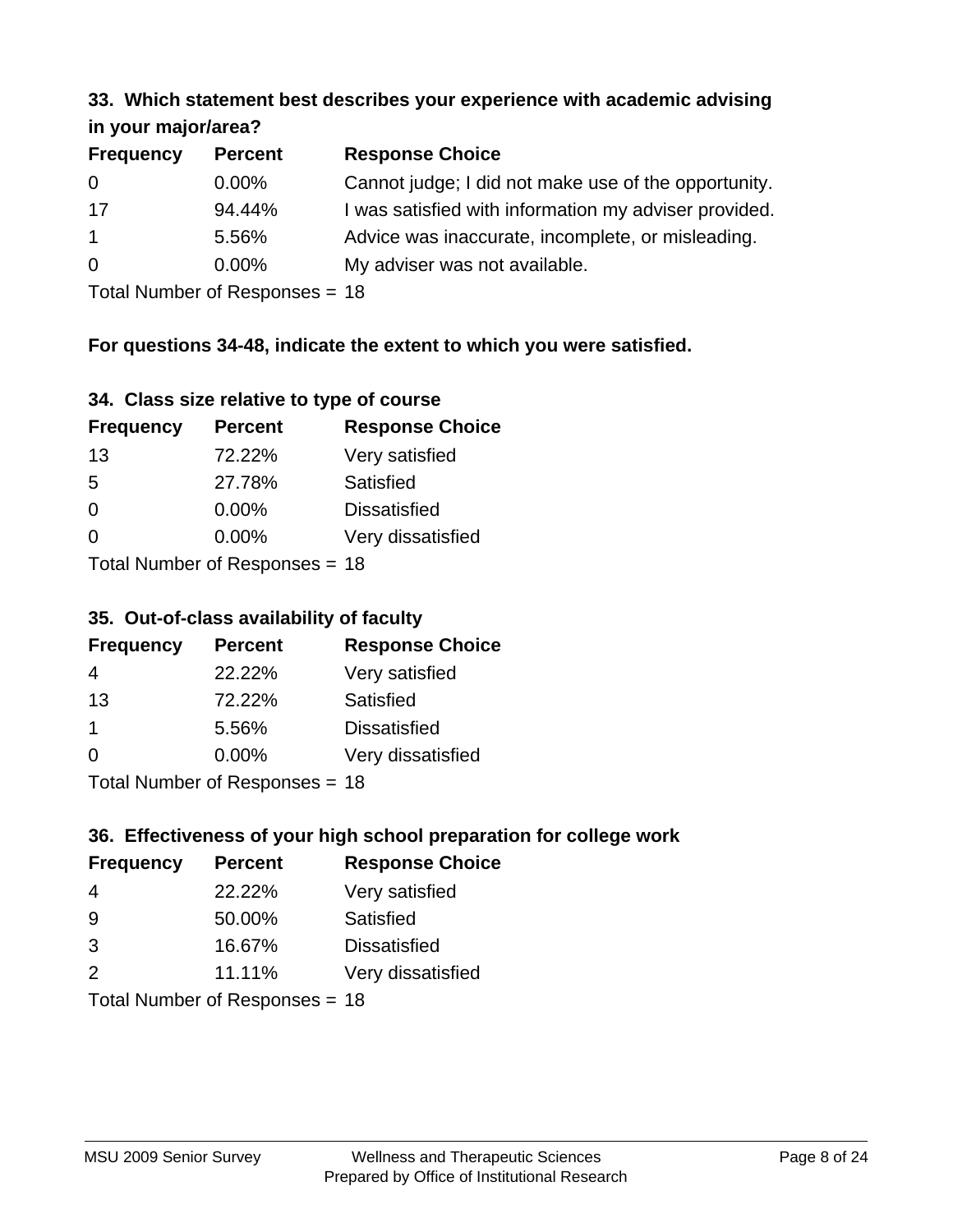# **37. Fairness of faculty in their treatment of individual students**

| <b>Frequency</b> | <b>Percent</b> | <b>Response Choice</b> |
|------------------|----------------|------------------------|
| 3                | 16.67%         | Very satisfied         |
| 13               | 72.22%         | Satisfied              |
| $\mathcal{P}$    | 11.11%         | <b>Dissatisfied</b>    |
| $\Omega$         | $0.00\%$       | Very dissatisfied      |
|                  |                |                        |

Total Number of Responses = 18

### **38. Overall quality of instruction at Murray State**

| <b>Frequency</b> | <b>Percent</b> | <b>Response Choice</b> |
|------------------|----------------|------------------------|
| 4                | 22.22%         | Very satisfied         |
| 12               | 66.67%         | Satisfied              |
|                  | 5.56%          | <b>Dissatisfied</b>    |
|                  | 5.56%          | Very dissatisfied      |
|                  |                |                        |

Total Number of Responses = 18

# **39. Quality of instruction in University Studies (General Education) courses**

| <b>Frequency</b> | <b>Percent</b>            | <b>Response Choice</b> |
|------------------|---------------------------|------------------------|
| 3                | 16.67%                    | Very satisfied         |
| 14               | 77.78%                    | Satisfied              |
| -1               | 5.56%                     | <b>Dissatisfied</b>    |
| $\Omega$         | 0.00%                     | Very dissatisfied      |
|                  | Total Number of Desponses |                        |

Total Number of Responses = 18

### **40. Quality of instruction in your major**

| <b>Frequency</b> | <b>Percent</b>                 | <b>Response Choice</b> |
|------------------|--------------------------------|------------------------|
| -7               | 38.89%                         | Very satisfied         |
| 10               | 55.56%                         | Satisfied              |
| $\mathbf 1$      | 5.56%                          | <b>Dissatisfied</b>    |
| $\Omega$         | $0.00\%$                       | Very dissatisfied      |
|                  | Total Number of Responses = 18 |                        |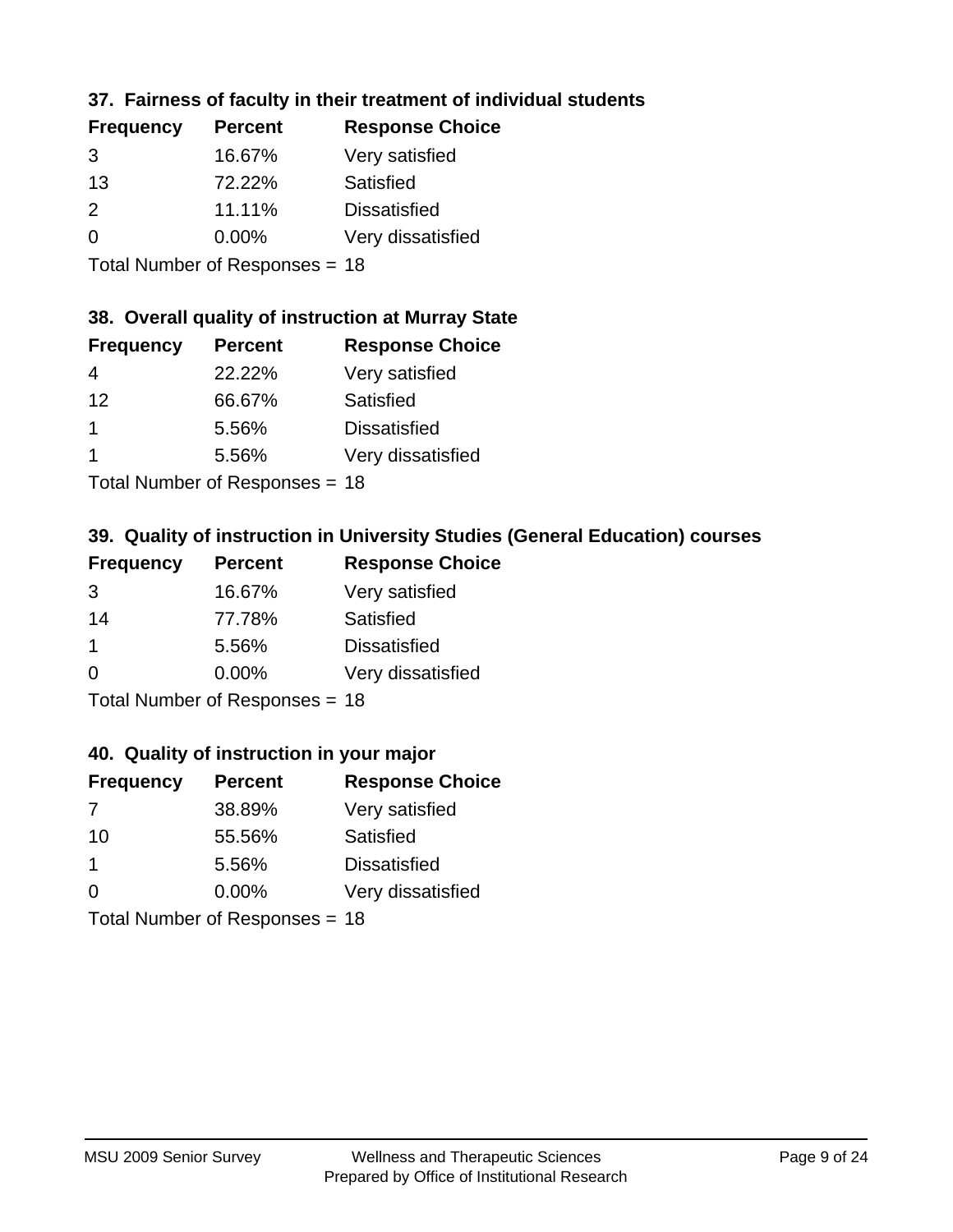# **41. Clarity of program objectives in your major**

| <b>Frequency</b> | <b>Percent</b> | <b>Response Choice</b> |
|------------------|----------------|------------------------|
| 8                | 44.44%         | Very satisfied         |
| 10               | 55.56%         | Satisfied              |
| 0                | 0.00%          | <b>Dissatisfied</b>    |
| ∩                | 0.00%          | Very dissatisfied      |
|                  |                |                        |

Total Number of Responses = 18

### **42. Intellectual challenge of the academic program**

| <b>Frequency</b> | <b>Percent</b> | <b>Response Choice</b> |
|------------------|----------------|------------------------|
| .5               | 27.78%         | Very satisfied         |
| 12               | 66.67%         | Satisfied              |
|                  | 5.56%          | <b>Dissatisfied</b>    |
| $\Omega$         | 0.00%          | Very dissatisfied      |
|                  |                |                        |

Total Number of Responses = 18

# **43. Encouragement and information from your major department for employment after graduation**

| <b>Frequency</b>     | <b>Percent</b> | <b>Response Choice</b> |
|----------------------|----------------|------------------------|
| 4                    | 22.22%         | Very satisfied         |
| 9                    | 50.00%         | Satisfied              |
| 4                    | 22.22%         | <b>Dissatisfied</b>    |
| $\blacktriangleleft$ | 5.56%          | Very dissatisfied      |
|                      |                |                        |

Total Number of Responses = 18

# **44. Availability of opportunities to engage in a faculty-mentored research,**

### **scholarly, or creative project in your area of study/interest**

| <b>Frequency</b> | <b>Percent</b> | <b>Response Choice</b> |
|------------------|----------------|------------------------|
| 4                | 22.22%         | Very satisfied         |
| 8                | 44.44%         | Satisfied              |
| 6                | 33.33%         | <b>Dissatisfied</b>    |
| $\Omega$         | 0.00%          | Very dissatisfied      |
|                  |                |                        |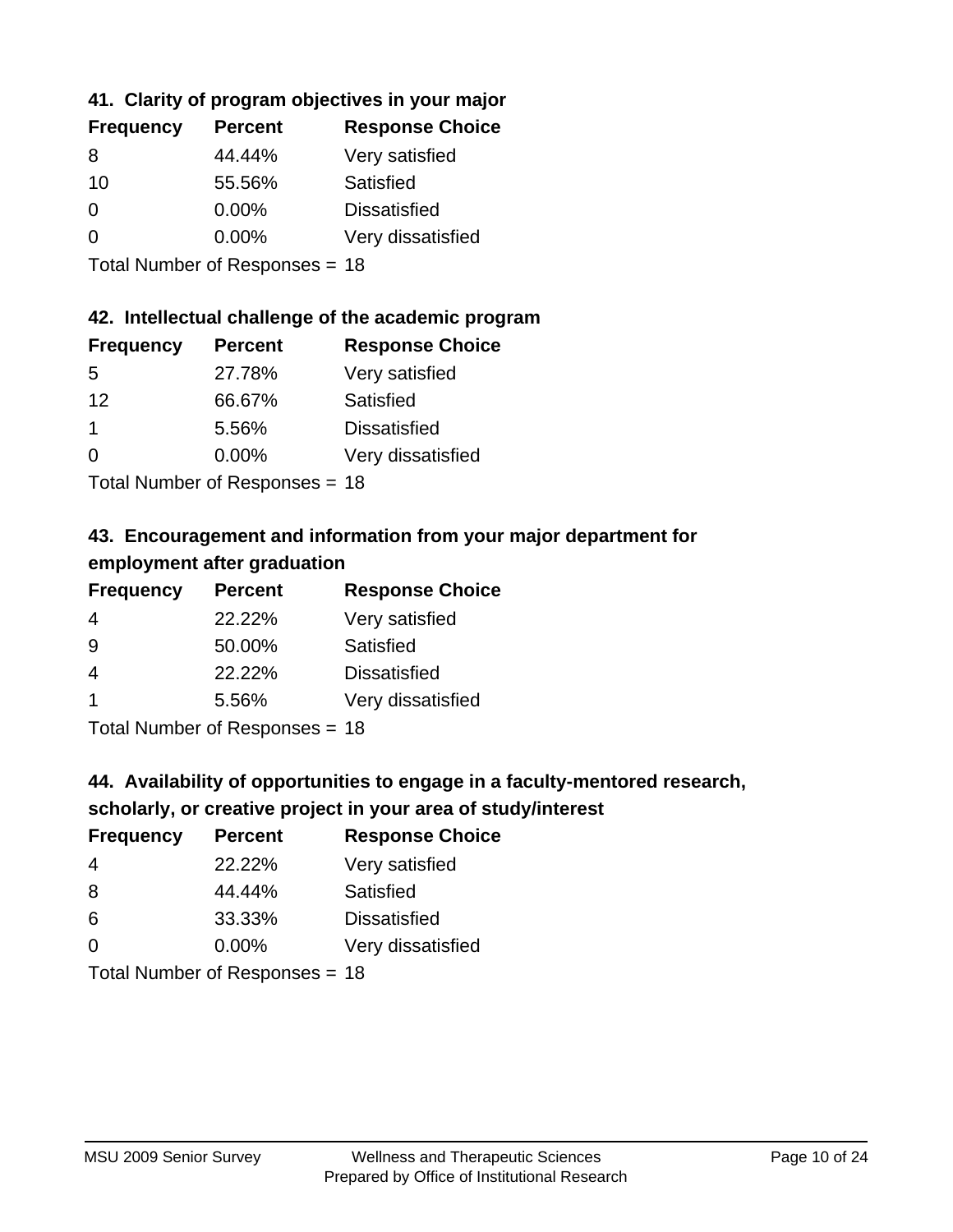### **45. Library hours**

| <b>Frequency</b> | <b>Percent</b> | <b>Response Choice</b> |
|------------------|----------------|------------------------|
| 5                | 27.78%         | Very satisfied         |
| 9                | 50.00%         | Satisfied              |
| $\mathcal{P}$    | 11.11%         | <b>Dissatisfied</b>    |
| $\mathcal{P}$    | 11.11%         | Very dissatisfied      |
|                  |                |                        |

Total Number of Responses = 18

## **46. Effectiveness of library personnel in meeting your information needs**

| <b>Frequency</b> | <b>Percent</b> | <b>Response Choice</b> |
|------------------|----------------|------------------------|
| 4                | 22.22%         | Very satisfied         |
| 10               | 55.56%         | Satisfied              |
| 4                | 22.22%         | <b>Dissatisfied</b>    |
| $\Omega$         | $0.00\%$       | Very dissatisfied      |
|                  |                |                        |

Total Number of Responses = 18

### **47. Access to library resources on hand**

| <b>Frequency</b> | <b>Percent</b>            | <b>Response Choice</b> |
|------------------|---------------------------|------------------------|
| 4                | 22.22%                    | Very satisfied         |
| 12               | 66.67%                    | Satisfied              |
| 1                | 5.56%                     | <b>Dissatisfied</b>    |
|                  | 5.56%                     | Very dissatisfied      |
|                  | Total Number of Deepersee |                        |

Total Number of Responses = 18

### **48. Electronic access to library resources**

| <b>Frequency</b> | <b>Percent</b>                 | <b>Response Choice</b> |
|------------------|--------------------------------|------------------------|
| 6                | 33.33%                         | Very satisfied         |
| 11               | 61.11%                         | Satisfied              |
| $\Omega$         | $0.00\%$                       | <b>Dissatisfied</b>    |
| -1               | 5.56%                          | Very dissatisfied      |
|                  | Total Number of Responses = 18 |                        |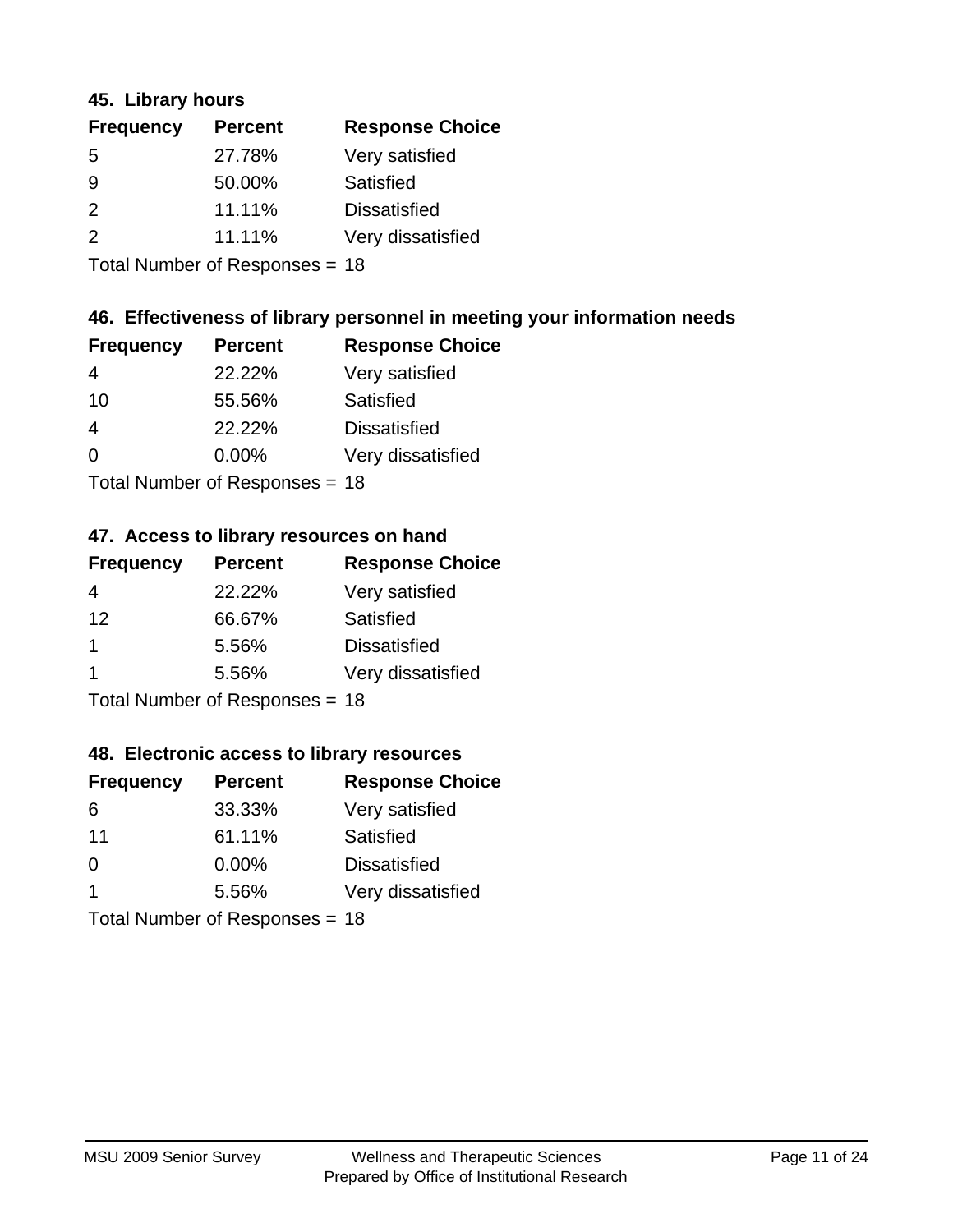**was in helping you achieve these goals. For questions 49-55, please indicate how effective University Studies at MSU** 

# **49. Writing Skills**

| <b>Frequency</b> | <b>Percent</b>                 | <b>Response Choice</b> |
|------------------|--------------------------------|------------------------|
| 3                | 16.67%                         | Very effective         |
| 11               | 61.11%                         | Effective              |
| 4                | 22.22%                         | Ineffective            |
| $\Omega$         | $0.00\%$                       | Very ineffective       |
|                  | Total Number of Responses = 18 |                        |

## **50. Speaking Skills**

| <b>Frequency</b> | <b>Percent</b>                 | <b>Response Choice</b> |
|------------------|--------------------------------|------------------------|
| -5               | 27.78%                         | Very effective         |
| 9                | 50.00%                         | Effective              |
| 4                | 22.22%                         | Ineffective            |
| $\Omega$         | 0.00%                          | Very ineffective       |
|                  | Total Number of Poenonces - 18 |                        |

Total Number of Responses = 18

### **51. Critical Thinking Skills**

| <b>Frequency</b> | <b>Percent</b>                  | <b>Response Choice</b> |
|------------------|---------------------------------|------------------------|
| 4                | 22.22%                          | Very effective         |
| 10               | 55.56%                          | Effective              |
| 4                | 22.22%                          | Ineffective            |
| $\Omega$         | 0.00%                           | Very ineffective       |
|                  | $Total$ Number of Despasses $-$ |                        |

Total Number of Responses = 18

# **52. Computer Technology**

| <b>Frequency</b> | <b>Percent</b>                 | <b>Response Choice</b> |
|------------------|--------------------------------|------------------------|
| $\mathcal{P}$    | 11.11%                         | Very effective         |
| 12               | 66.67%                         | Effective              |
| $\overline{4}$   | 22.22%                         | Ineffective            |
| $\Omega$         | $0.00\%$                       | Very ineffective       |
|                  | Total Number of Responses = 18 |                        |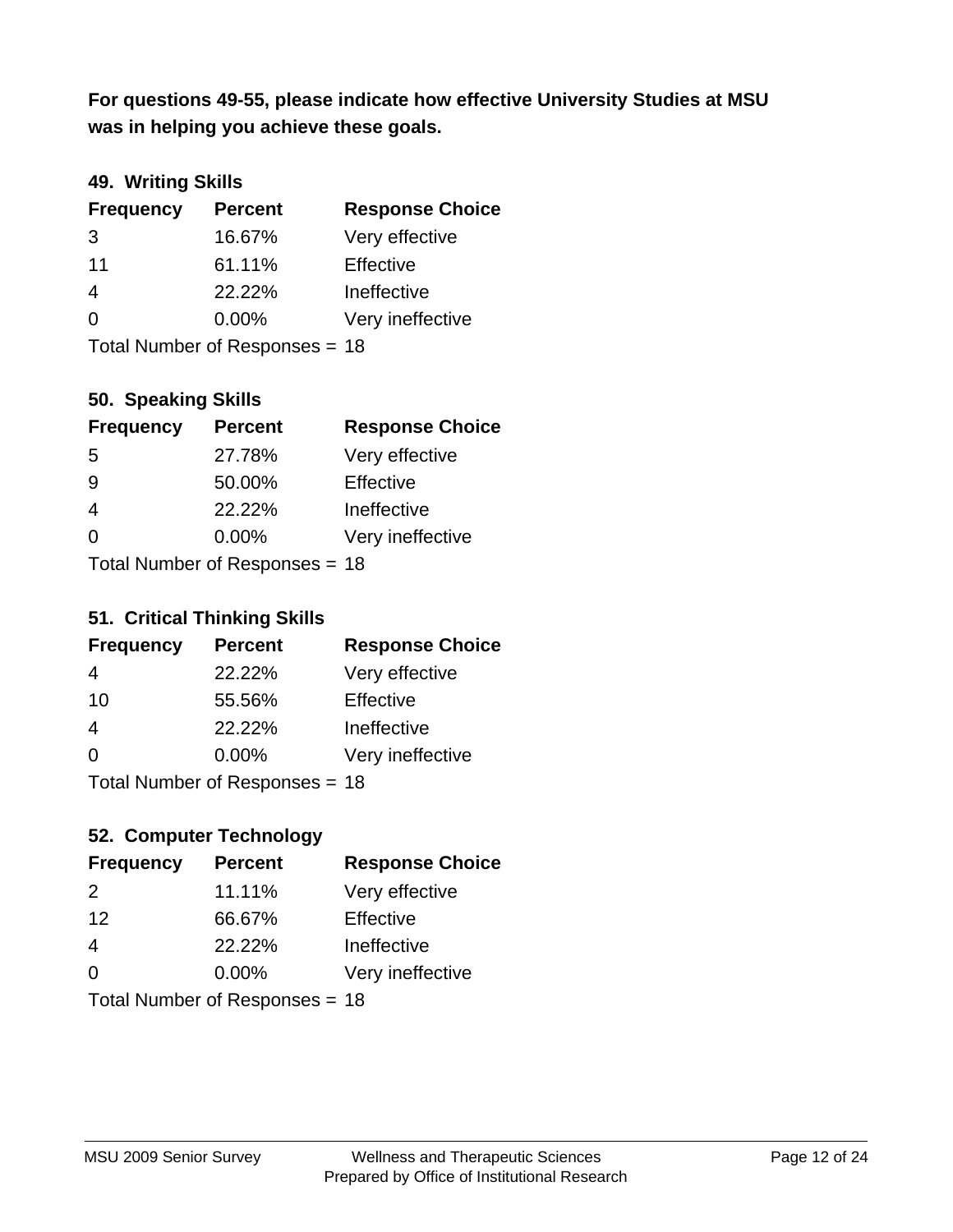# **53. General Knowledge in the liberal arts and sciences**

| <b>Frequency</b> | <b>Percent</b> | <b>Response Choice</b> |
|------------------|----------------|------------------------|
| 1                | 5.56%          | Very effective         |
| 15               | 83.33%         | Effective              |
| $\mathcal{P}$    | 11.11%         | Ineffective            |
| $\Omega$         | 0.00%          | Very ineffective       |
|                  |                |                        |

Total Number of Responses = 18

### **54. International Perspectives**

| <b>Frequency</b> | <b>Percent</b> | <b>Response Choice</b> |
|------------------|----------------|------------------------|
| 1                | 5.56%          | Very effective         |
| 10               | 55.56%         | Effective              |
| 7                | 38.89%         | Ineffective            |
| $\Omega$         | 0.00%          | Very ineffective       |
|                  |                |                        |

Total Number of Responses = 18

## **55. Stimulation of interest in areas outside your chosen field of study**

| <b>Frequency</b>               | <b>Percent</b> | <b>Response Choice</b> |
|--------------------------------|----------------|------------------------|
| 3                              | 16.67%         | Very effective         |
| 12                             | 66.67%         | Effective              |
| 2                              | 11.11%         | Ineffective            |
| $\overline{1}$                 | 5.56%          | Very ineffective       |
| Total Number of Responses = 18 |                |                        |

**For questions 56-83, please indicate how satisfactorily the following met your needs**

#### **56. African-American Student Services**

| <b>Frequency</b> | <b>Percent</b>                 | <b>Response Choice</b> |
|------------------|--------------------------------|------------------------|
| 17               | 94.44%                         | Did not use            |
| $\mathbf 1$      | 5.56%                          | Very satisfied         |
| 0                | 0.00%                          | Satisfied              |
| 0                | $0.00\%$                       | <b>Dissatisfied</b>    |
| $\Omega$         | $0.00\%$                       | Very dissatisfied      |
|                  | Total Number of Responses = 18 |                        |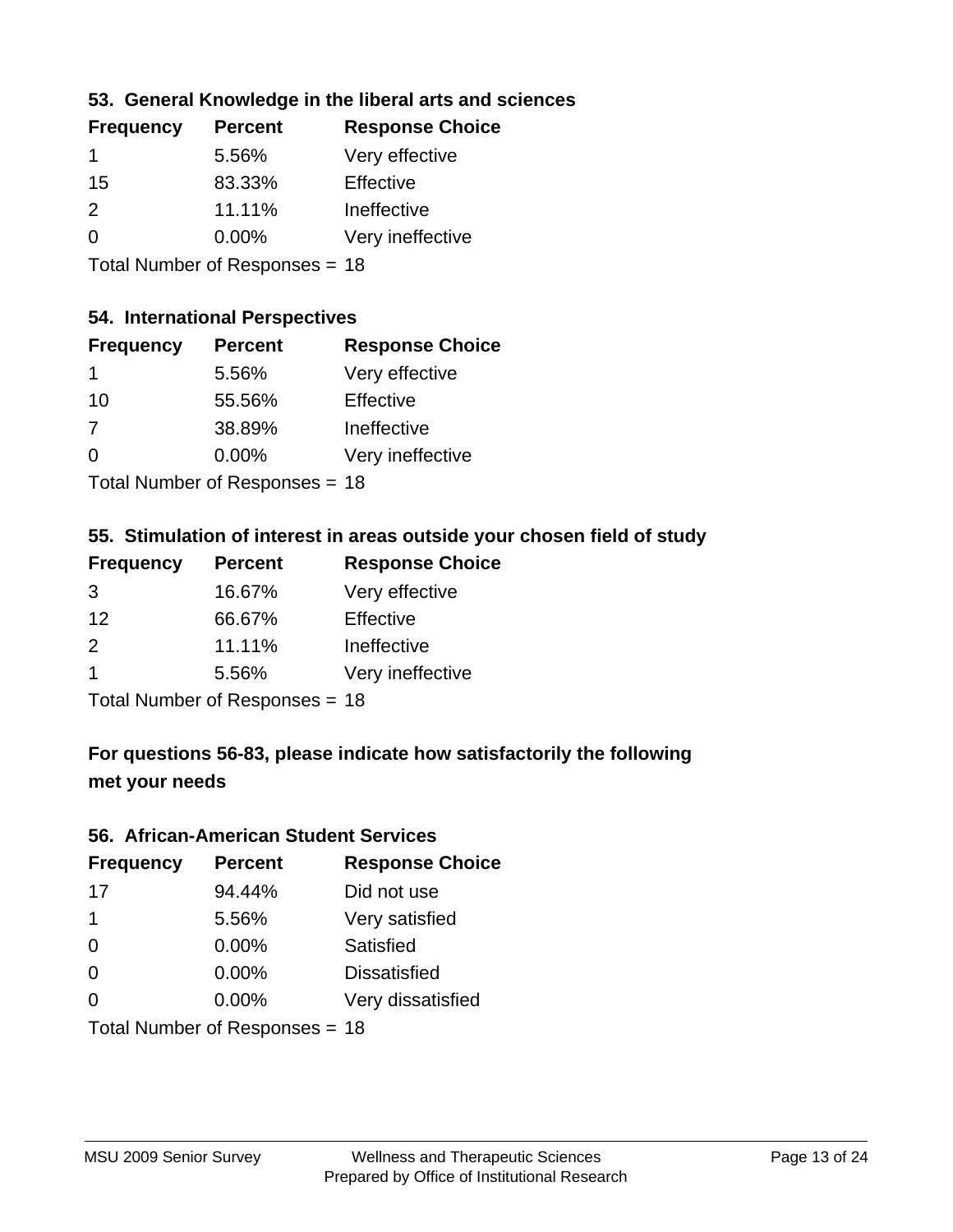### **57. Career Services Office**

| <b>Frequency</b> | <b>Percent</b> | <b>Response Choice</b> |
|------------------|----------------|------------------------|
| 8                | 44.44%         | Did not use            |
| 3                | 16.67%         | Very satisfied         |
| 6                | 33.33%         | Satisfied              |
|                  | 5.56%          | <b>Dissatisfied</b>    |
|                  | $0.00\%$       | Very dissatisfied      |
|                  |                |                        |

Total Number of Responses = 18

## **58. Counseling and Testing Center**

| <b>Frequency</b> | <b>Percent</b>            | <b>Response Choice</b> |
|------------------|---------------------------|------------------------|
| 10               | 55.56%                    | Did not use            |
| 4                | 22.22%                    | Very satisfied         |
| $\overline{4}$   | 22.22%                    | <b>Satisfied</b>       |
| $\Omega$         | $0.00\%$                  | <b>Dissatisfied</b>    |
| ∩                | 0.00%                     | Very dissatisfied      |
|                  | Total Number of Desponses |                        |

Total Number of Responses = 18

#### **59. Cultural programming and activities**

| <b>Frequency</b> | <b>Percent</b>                 | <b>Response Choice</b> |
|------------------|--------------------------------|------------------------|
| 15               | 83.33%                         | Did not use            |
| $\Omega$         | $0.00\%$                       | Very satisfied         |
| 3                | 16.67%                         | Satisfied              |
| $\Omega$         | $0.00\%$                       | <b>Dissatisfied</b>    |
| $\Omega$         | $0.00\%$                       | Very dissatisfied      |
|                  | Total Number of Poenances - 18 |                        |

Total Number of Responses = 18

### **60. E-study courses**

| <b>Frequency</b> | <b>Percent</b>                 | <b>Response Choice</b> |
|------------------|--------------------------------|------------------------|
| 10               | 55.56%                         | Did not use            |
| 3                | 16.67%                         | Very satisfied         |
| 3                | 16.67%                         | Satisfied              |
| 2                | 11.11%                         | <b>Dissatisfied</b>    |
| $\Omega$         | $0.00\%$                       | Very dissatisfied      |
|                  | Total Number of Responses = 18 |                        |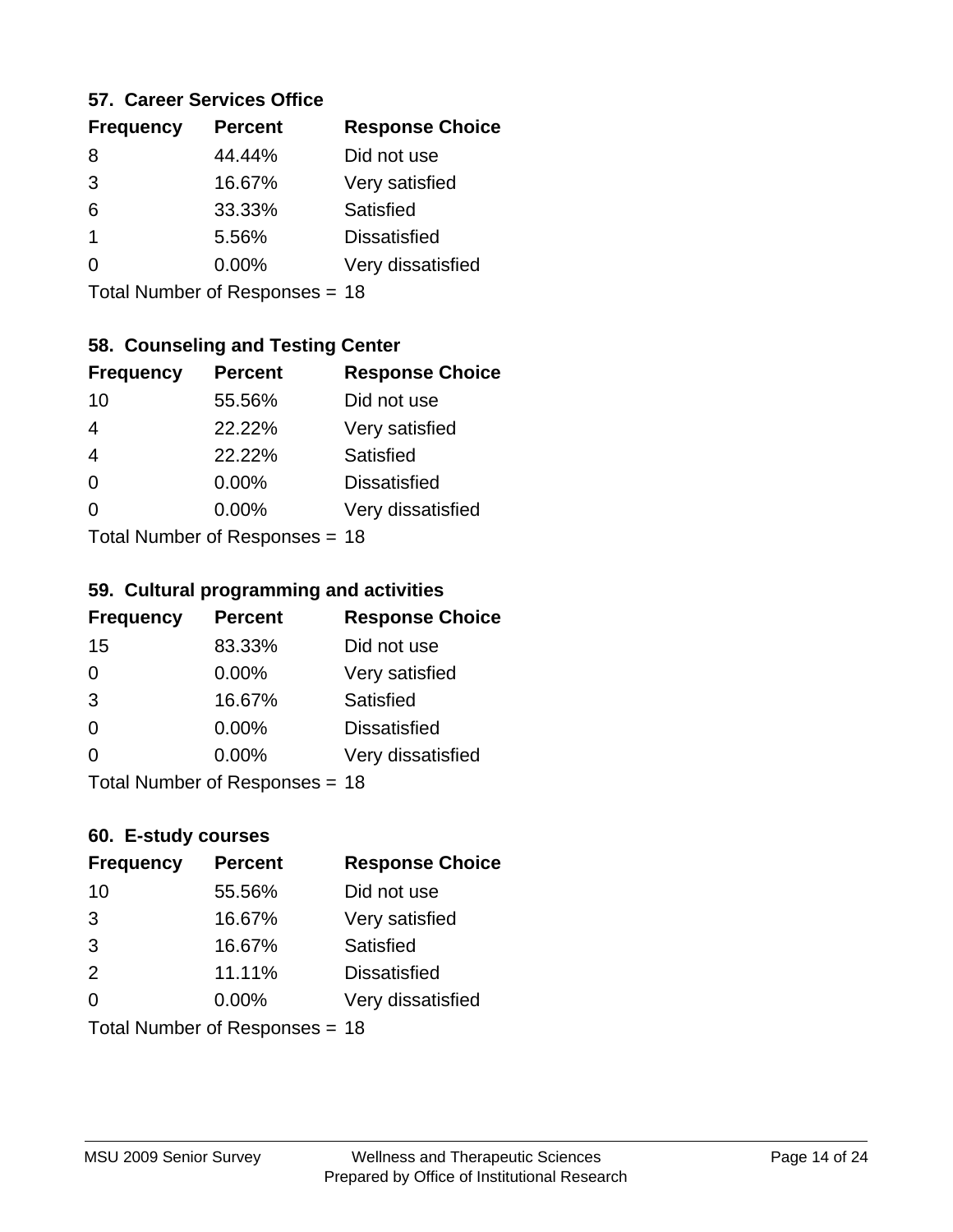### **61. Food Services**

| <b>Percent</b> | <b>Response Choice</b> |
|----------------|------------------------|
| 22.22%         | Did not use            |
| 22.22%         | Very satisfied         |
| 44.44%         | Satisfied              |
| 5.56%          | <b>Dissatisfied</b>    |
| 5.56%          | Very dissatisfied      |
|                |                        |

Total Number of Responses = 18

# **62. Greek life and activities**

| <b>Frequency</b>     | <b>Percent</b>                 | <b>Response Choice</b> |
|----------------------|--------------------------------|------------------------|
| 8                    | 44.44%                         | Did not use            |
| 8                    | 44.44%                         | Very satisfied         |
| $\mathbf{1}$         | 5.56%                          | <b>Satisfied</b>       |
| $\blacktriangleleft$ | 5.56%                          | <b>Dissatisfied</b>    |
| 0                    | $0.00\%$                       | Very dissatisfied      |
|                      | Total Number of Responses = 18 |                        |

#### **63. Health Services**

| <b>Frequency</b> | <b>Percent</b>            | <b>Response Choice</b> |
|------------------|---------------------------|------------------------|
| 6                | 33.33%                    | Did not use            |
| 6                | 33.33%                    | Very satisfied         |
| 6                | 33.33%                    | Satisfied              |
| $\Omega$         | $0.00\%$                  | <b>Dissatisfied</b>    |
| $\Omega$         | 0.00%                     | Very dissatisfied      |
|                  | Total Number of Desponses |                        |

Total Number of Responses = 18

## **64. Honor Societies/Departmental Clubs/Special Interest Organizations**

| <b>Frequency</b> | <b>Percent</b>                 | <b>Response Choice</b> |
|------------------|--------------------------------|------------------------|
| 8                | 44.44%                         | Did not use            |
| 6                | 33.33%                         | Very satisfied         |
| $\overline{4}$   | 22.22%                         | Satisfied              |
| $\Omega$         | $0.00\%$                       | <b>Dissatisfied</b>    |
| $\Omega$         | 0.00%                          | Very dissatisfied      |
|                  | Total Number of Responses = 18 |                        |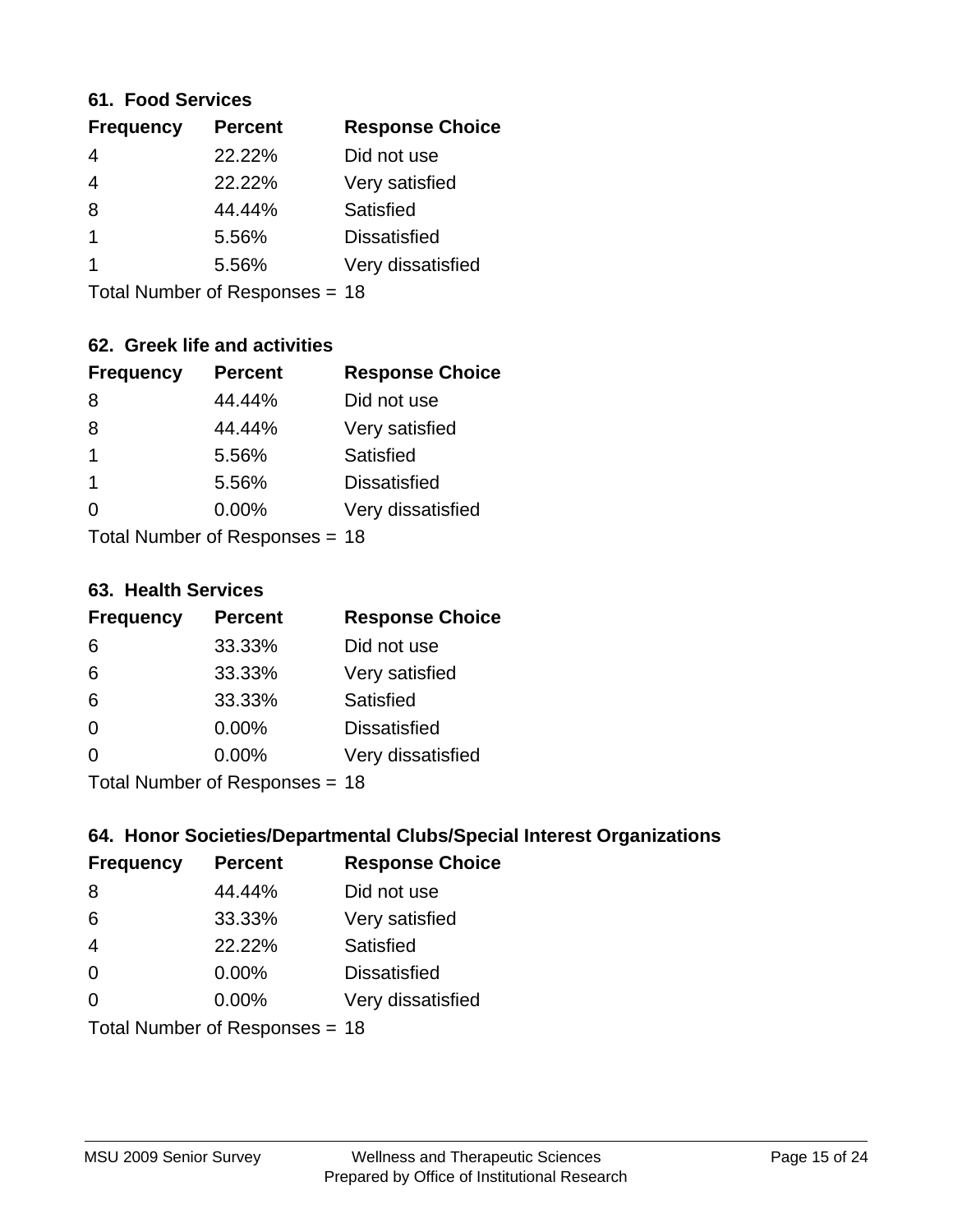### **65. International Programs and activities**

| <b>Frequency</b> | <b>Percent</b> | <b>Response Choice</b> |
|------------------|----------------|------------------------|
| 14               | 77.78%         | Did not use            |
| 0                | 0.00%          | Very satisfied         |
|                  | 22.22%         | Satisfied              |
| 0                | $0.00\%$       | <b>Dissatisfied</b>    |
|                  | $0.00\%$       | Very dissatisfied      |
|                  |                |                        |

Total Number of Responses = 18

# **66. International student support services**

| <b>Frequency</b> | <b>Percent</b>            | <b>Response Choice</b> |
|------------------|---------------------------|------------------------|
| 18               | 100.00%                   | Did not use            |
| $\Omega$         | 0.00%                     | Very satisfied         |
| $\Omega$         | $0.00\%$                  | <b>Satisfied</b>       |
| $\Omega$         | 0.00%                     | <b>Dissatisfied</b>    |
| $\Omega$         | 0.00%                     | Very dissatisfied      |
|                  | Total Number of Deepensee |                        |

Total Number of Responses = 18

#### **67. Intramural Sports and Recreation**

| <b>Frequency</b> | <b>Percent</b>                | <b>Response Choice</b> |
|------------------|-------------------------------|------------------------|
| 8                | 44.44%                        | Did not use            |
| 7                | 38.89%                        | Very satisfied         |
| 2                | 11.11%                        | Satisfied              |
| $\Omega$         | 0.00%                         | <b>Dissatisfied</b>    |
| -1               | 5.56%                         | Very dissatisfied      |
|                  | $Total Number of Doepopoog -$ |                        |

Total Number of Responses = 18

# **68. Lowry Center/Community College**

| <b>Frequency</b>        | <b>Percent</b>                 | <b>Response Choice</b> |
|-------------------------|--------------------------------|------------------------|
| 13                      | 72.22%                         | Did not use            |
| 3                       | 16.67%                         | Very satisfied         |
| $\mathbf 1$             | 5.56%                          | Satisfied              |
| $\overline{\mathbf{1}}$ | 5.56%                          | <b>Dissatisfied</b>    |
| ∩                       | $0.00\%$                       | Very dissatisfied      |
|                         | Total Number of Responses = 18 |                        |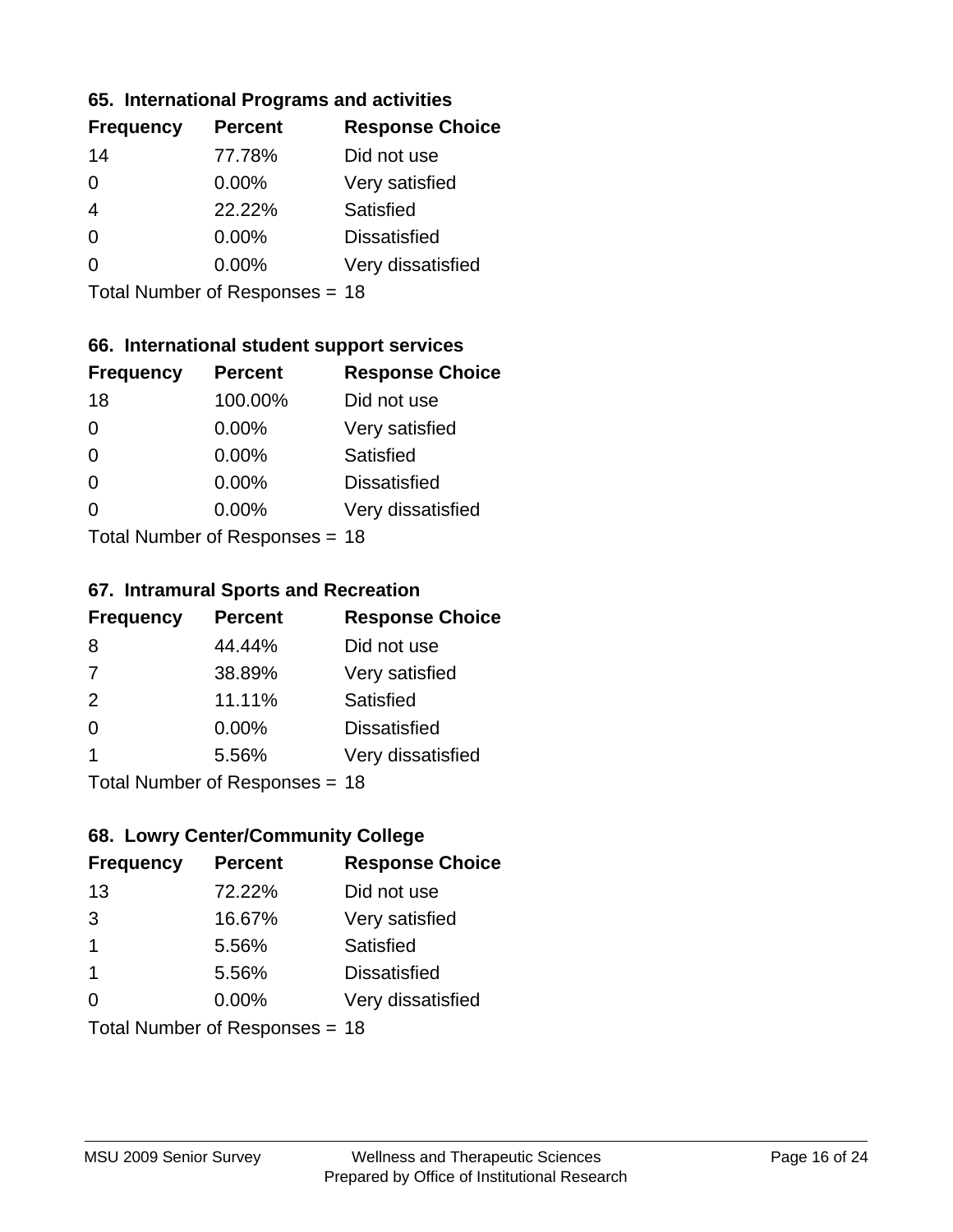# **69. Library**

| <b>Frequency</b> | <b>Percent</b> | <b>Response Choice</b> |
|------------------|----------------|------------------------|
| 1                | 5.56%          | Did not use            |
| 8                | 44.44%         | Very satisfied         |
| 6                | 33.33%         | Satisfied              |
| $\mathcal{P}$    | 11.11%         | <b>Dissatisfied</b>    |
| 1                | 5.56%          | Very dissatisfied      |
|                  |                |                        |

Total Number of Responses = 18

# **70. MAP Report**

| <b>Frequency</b> | <b>Percent</b>                 | <b>Response Choice</b> |
|------------------|--------------------------------|------------------------|
| 2                | 11.11%                         | Did not use            |
| 7                | 38.89%                         | Very satisfied         |
| 6                | 33.33%                         | Satisfied              |
| 3                | 16.67%                         | <b>Dissatisfied</b>    |
| 0                | $0.00\%$                       | Very dissatisfied      |
|                  | Total Number of Responses = 18 |                        |

### **71. MSU Web site**

| <b>Frequency</b> | <b>Percent</b>                 | <b>Response Choice</b> |
|------------------|--------------------------------|------------------------|
| -1               | 5.56%                          | Did not use            |
| 9                | 50.00%                         | Very satisfied         |
| 8                | 44.44%                         | Satisfied              |
| $\Omega$         | 0.00%                          | <b>Dissatisfied</b>    |
| $\Omega$         | 0.00%                          | Very dissatisfied      |
|                  | Total Number of Responses = 18 |                        |

# **72. NCAA Sports**

| <b>Frequency</b> | <b>Percent</b>                 | <b>Response Choice</b> |
|------------------|--------------------------------|------------------------|
| 6                | 33.33%                         | Did not use            |
| 3                | 16.67%                         | Very satisfied         |
| 7                | 38.89%                         | <b>Satisfied</b>       |
| 2                | 11.11%                         | <b>Dissatisfied</b>    |
| $\Omega$         | 0.00%                          | Very dissatisfied      |
|                  | Total Number of Responses = 18 |                        |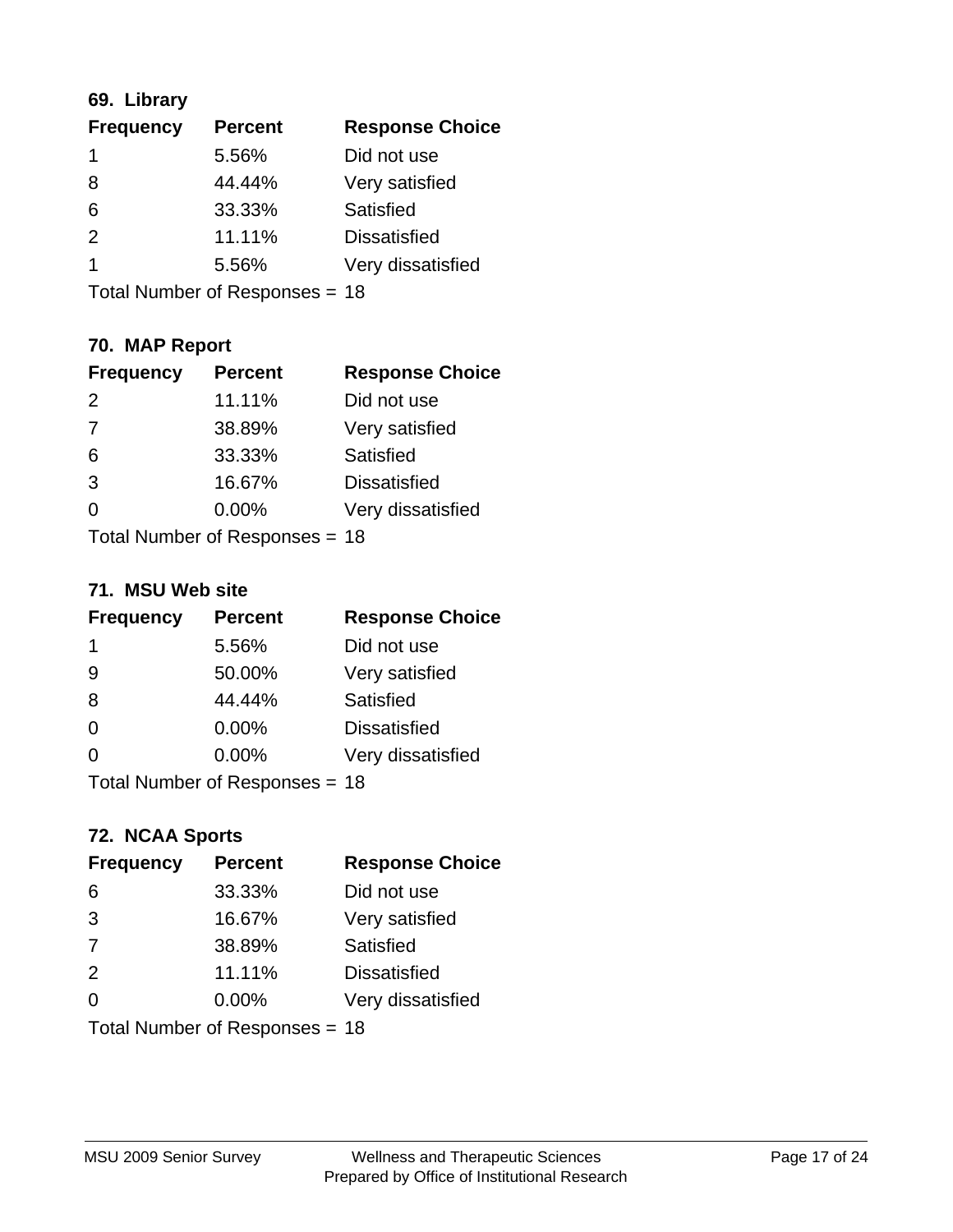## **73. Online courses that are not e-study**

| <b>Frequency</b> | <b>Percent</b> | <b>Response Choice</b> |
|------------------|----------------|------------------------|
| 15               | 83.33%         | Did not use            |
| 0                | $0.00\%$       | Very satisfied         |
| 3                | 16.67%         | Satisfied              |
| 0                | $0.00\%$       | <b>Dissatisfied</b>    |
|                  | $0.00\%$       | Very dissatisfied      |
|                  |                |                        |

Total Number of Responses = 18

# **74. Racer Touch Registration**

| <b>Frequency</b>          | <b>Percent</b> | <b>Response Choice</b> |
|---------------------------|----------------|------------------------|
| 0                         | 0.00%          | Did not use            |
| $\overline{4}$            | 22.22%         | Very satisfied         |
| 9                         | 50.00%         | Satisfied              |
|                           | 22.22%         | <b>Dissatisfied</b>    |
| 1                         | 5.56%          | Very dissatisfied      |
| Total Number of Desponses |                |                        |

Total Number of Responses = 18

### **75. Residential College programming and activities**

| <b>Frequency</b> | <b>Percent</b>             | <b>Response Choice</b> |
|------------------|----------------------------|------------------------|
| 7                | 38.89%                     | Did not use            |
| 3                | 16.67%                     | Very satisfied         |
| 6                | 33.33%                     | Satisfied              |
| 2                | 11.11%                     | <b>Dissatisfied</b>    |
| $\Omega$         | 0.00%                      | Very dissatisfied      |
|                  | Total Number of Desperance |                        |

Total Number of Responses = 18

### **76. Scholarships/grants/student employment**

| <b>Frequency</b> | <b>Percent</b>                 | <b>Response Choice</b> |
|------------------|--------------------------------|------------------------|
| $\mathcal{P}$    | 11.11%                         | Did not use            |
| 10               | 55.56%                         | Very satisfied         |
| 6                | 33.33%                         | <b>Satisfied</b>       |
| $\Omega$         | 0.00%                          | <b>Dissatisfied</b>    |
| $\Omega$         | 0.00%                          | Very dissatisfied      |
|                  | Total Number of Responses = 18 |                        |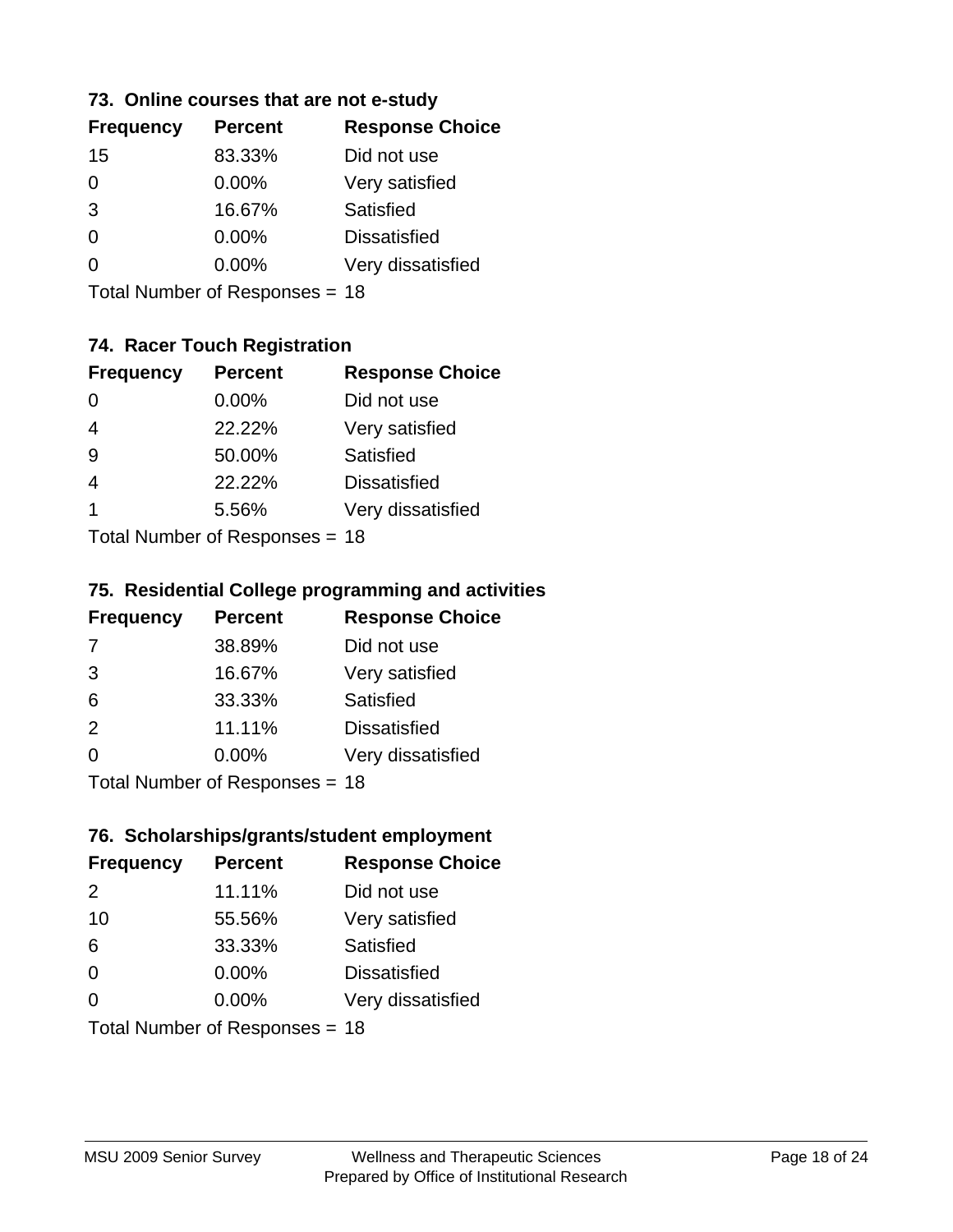### **77. Security Services**

| <b>Frequency</b> | <b>Percent</b> | <b>Response Choice</b> |
|------------------|----------------|------------------------|
| 8                | 44.44%         | Did not use            |
| $\mathcal{P}$    | 11.11%         | Very satisfied         |
| 8                | 44.44%         | Satisfied              |
| $\Omega$         | 0.00%          | <b>Dissatisfied</b>    |
| 0                | $0.00\%$       | Very dissatisfied      |
|                  |                |                        |

Total Number of Responses = 18

# **78. Services for non-traditional students**

| <b>Frequency</b> | <b>Percent</b>              | <b>Response Choice</b> |
|------------------|-----------------------------|------------------------|
| 18               | 100.00%                     | Did not use            |
| $\Omega$         | 0.00%                       | Very satisfied         |
| $\Omega$         | $0.00\%$                    | <b>Satisfied</b>       |
| $\Omega$         | 0.00%                       | <b>Dissatisfied</b>    |
| $\Omega$         | 0.00%                       | Very dissatisfied      |
|                  | Total Number of Depanonce - |                        |

Total Number of Responses = 18

# **79. Student Support Services (Trio)**

| <b>Frequency</b> | <b>Percent</b>               | <b>Response Choice</b> |
|------------------|------------------------------|------------------------|
| 16               | 88.89%                       | Did not use            |
| 1                | 5.56%                        | Very satisfied         |
| -1               | 5.56%                        | Satisfied              |
| $\Omega$         | 0.00%                        | <b>Dissatisfied</b>    |
| $\Omega$         | 0.00%                        | Very dissatisfied      |
|                  | $Total Number of Denonce 49$ |                        |

I otal Number of Responses = 18

# **80. Student PIN System**

| <b>Frequency</b> | <b>Percent</b>                 | <b>Response Choice</b> |
|------------------|--------------------------------|------------------------|
| $\Omega$         | 0.00%                          | Did not use            |
| 8                | 44.44%                         | Very satisfied         |
| 8                | 44.44%                         | Satisfied              |
| 2                | 11.11%                         | <b>Dissatisfied</b>    |
| $\Omega$         | 0.00%                          | Very dissatisfied      |
|                  | Total Number of Responses = 18 |                        |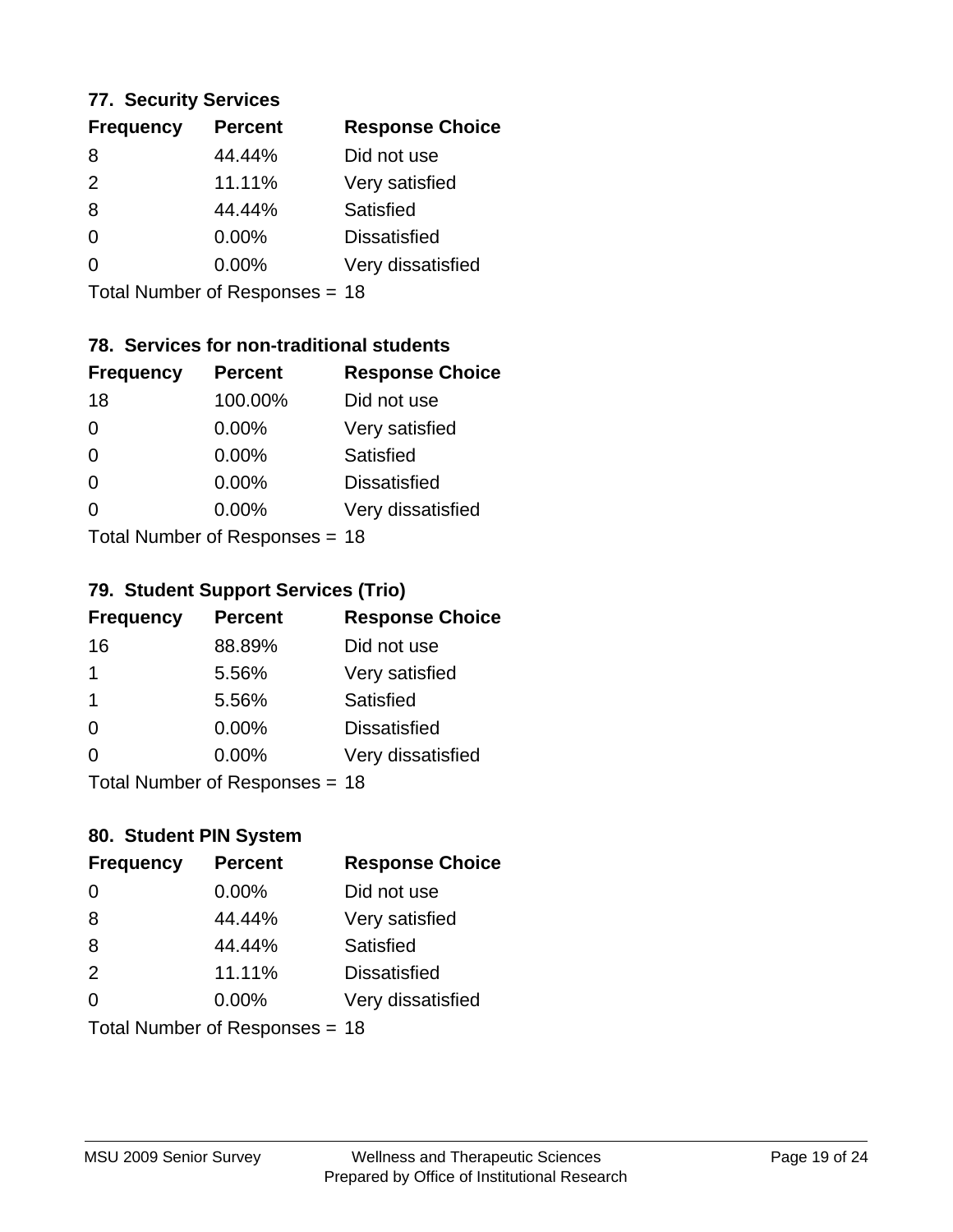# **81. Student Records/Transcript Services**

| <b>Frequency</b> | <b>Percent</b> | <b>Response Choice</b> |
|------------------|----------------|------------------------|
| $\mathcal{P}$    | 11.11%         | Did not use            |
| 5                | 27.78%         | Very satisfied         |
| 10               | 55.56%         | Satisfied              |
|                  | 5.56%          | <b>Dissatisfied</b>    |
| ∩                | $0.00\%$       | Very dissatisfied      |

Total Number of Responses = 18

# **82. Computer and Internet access for study and research needs**

| <b>Frequency</b> | <b>Percent</b>             | <b>Response Choice</b> |
|------------------|----------------------------|------------------------|
| $\mathcal{P}$    | 11.11%                     | Did not use            |
| 7                | 38.89%                     | Very satisfied         |
| 8                | 44.44%                     | <b>Satisfied</b>       |
| $\Omega$         | 0.00%                      | <b>Dissatisfied</b>    |
| 1                | 5.56%                      | Very dissatisfied      |
|                  | Tatal Number of Desperance |                        |

Total Number of Responses = 18

### **83. Women's Center**

| <b>Frequency</b> | <b>Percent</b>            | <b>Response Choice</b> |
|------------------|---------------------------|------------------------|
| 14               | 77.78%                    | Did not use            |
| 3                | 16.67%                    | Very satisfied         |
| $\Omega$         | 0.00%                     | Satisfied              |
| -1               | 5.56%                     | <b>Dissatisfied</b>    |
| $\Omega$         | 0.00%                     | Very dissatisfied      |
|                  | Total Number of Deepersee |                        |

Total Number of Responses = 18

## **84. To what extent did you participate in Residential College activities?**

| <b>Frequency</b> | <b>Percent</b>               | <b>Response Choice</b> |
|------------------|------------------------------|------------------------|
| -7               | 38.89%                       | Did not participate    |
| 3                | 16.67%                       | Frequently             |
| 2                | 11.11%                       | Occasionally           |
| 6                | 33.33%                       | Seldom                 |
|                  | $\tau$ . The state of $\sim$ |                        |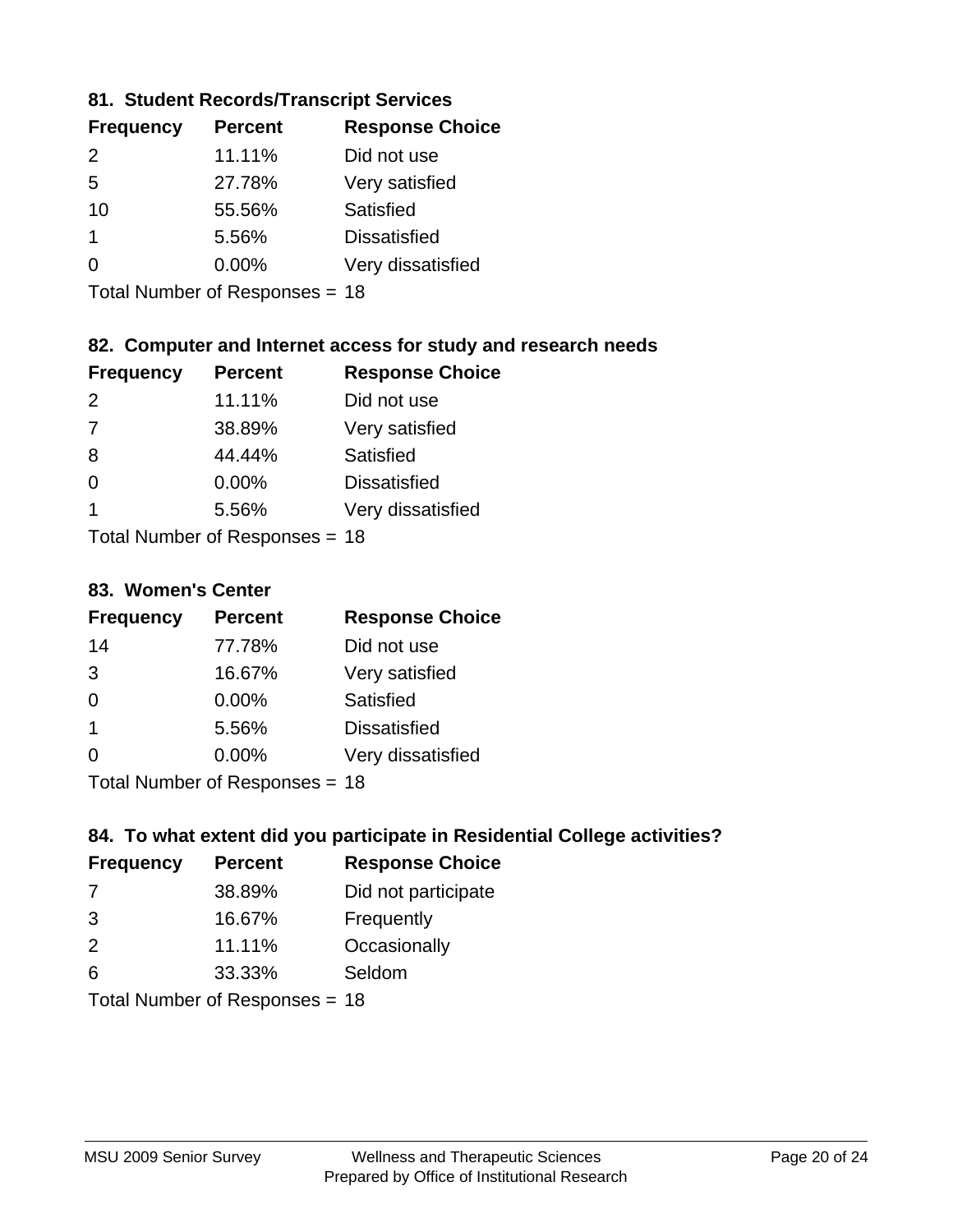| <b>Frequency</b> | <b>Percent</b> | <b>Response Choice</b>                 |
|------------------|----------------|----------------------------------------|
| -4               | 22.22%         | Not familiar with Residential Colleges |
| 3                | 16.67%         | Very positive                          |
| 8                | 44.44%         | <b>Positive</b>                        |
| 3                | 16.67%         | <b>Negative</b>                        |
| -0               | $0.00\%$       | Very negative                          |
|                  |                |                                        |

## **85. Which phrase best describes your opinion of Residential Colleges?**

Total Number of Responses = 18

### **Questions 86-95**

**University Graduate." Please indicate how effective your MSU experience was in The University has formulated ten desired "Characteristics of the Murray State enhancing your abilities in each area.**

**86. Engage in mature, independent and creative thought and express that thought effectively in oral and written communication;**

| <b>Frequency</b> | <b>Percent</b> | <b>Response Choice</b> |
|------------------|----------------|------------------------|
| 4                | 22.22%         | Very effective         |
| 13               | 72.22%         | Effective              |
| 0                | 0.00%          | Ineffective            |
|                  | 5.56%          | Very ineffective       |
|                  |                |                        |

Total Number of Responses = 18

**87. Understand and apply the critical and scientific methodologies that** 

**academic disciplines employ to discover knowledge and ascertain its validity;**

| <b>Frequency</b> | <b>Percent</b> | <b>Response Choice</b> |
|------------------|----------------|------------------------|
| 3                | 16.67%         | Very effective         |
| 13               | 72.22%         | Effective              |
| $\mathcal{P}$    | 11.11%         | Ineffective            |
| $\Omega$         | 0.00%          | Very ineffective       |
|                  |                |                        |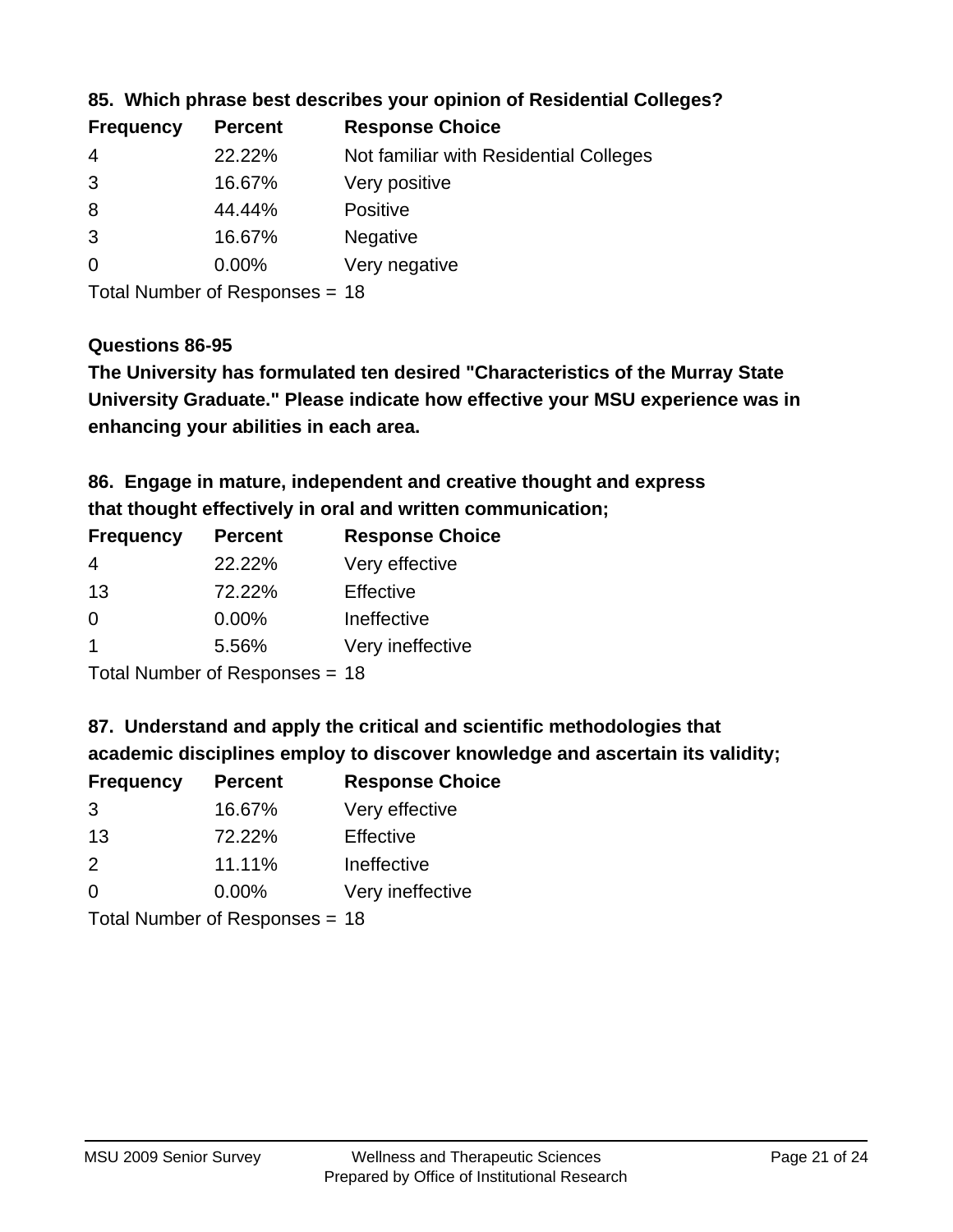# **88. Apply sound standards of information gathering, analysis and evaluation to reach logical decisions;**

| <b>Percent</b> | <b>Response Choice</b> |
|----------------|------------------------|
| 16.67%         | Very effective         |
| 77.78%         | Effective              |
| 5.56%          | Ineffective            |
| $0.00\%$       | Very ineffective       |
|                |                        |

Total Number of Responses = 18

# **89. Understand the roles and applications of science and technology in the solution of the problems of a changing world;**

| <b>Frequency</b>                         | <b>Percent</b> | <b>Response Choice</b> |
|------------------------------------------|----------------|------------------------|
| 3                                        | 16.67%         | Very effective         |
| 13                                       | 72.22%         | Effective              |
| $\mathcal{P}$                            | 11.11%         | Ineffective            |
| $\Omega$                                 | 0.00%          | Very ineffective       |
| $T$ at all Message and $D$ are a serious |                |                        |

Total Number of Responses = 18

# **90. Demonstrate a critical understanding of the world's historical, literary, philosophical, and artistic traditions;**

| <b>Frequency</b> | <b>Percent</b>                                                                                                                                                                                                                 | <b>Response Choice</b> |
|------------------|--------------------------------------------------------------------------------------------------------------------------------------------------------------------------------------------------------------------------------|------------------------|
| 3                | 16.67%                                                                                                                                                                                                                         | Very effective         |
| 12               | 66.67%                                                                                                                                                                                                                         | Effective              |
| 3                | 16.67%                                                                                                                                                                                                                         | Ineffective            |
| $\Omega$         | 0.00%                                                                                                                                                                                                                          | Very ineffective       |
|                  | The INDIAN Contract Description of the Contract of the U.S. of the U.S. of the U.S. of the U.S. of the U.S. of the U.S. of the U.S. of the U.S. of the U.S. of the U.S. of the U.S. of the U.S. of the U.S. of the U.S. of the |                        |

Total Number of Responses = 18

# **91. Understand the dynamics of cultural diversity, of competing economic and political systems, and of complex moral and ethical issues;**

| <b>Frequency</b>               | <b>Percent</b> | <b>Response Choice</b> |
|--------------------------------|----------------|------------------------|
| 3                              | 16.67%         | Very effective         |
| 11                             | 61.11%         | Effective              |
| $\overline{4}$                 | 22.22%         | Ineffective            |
| $\Omega$                       | $0.00\%$       | Very ineffective       |
| Total Number of Responses = 18 |                |                        |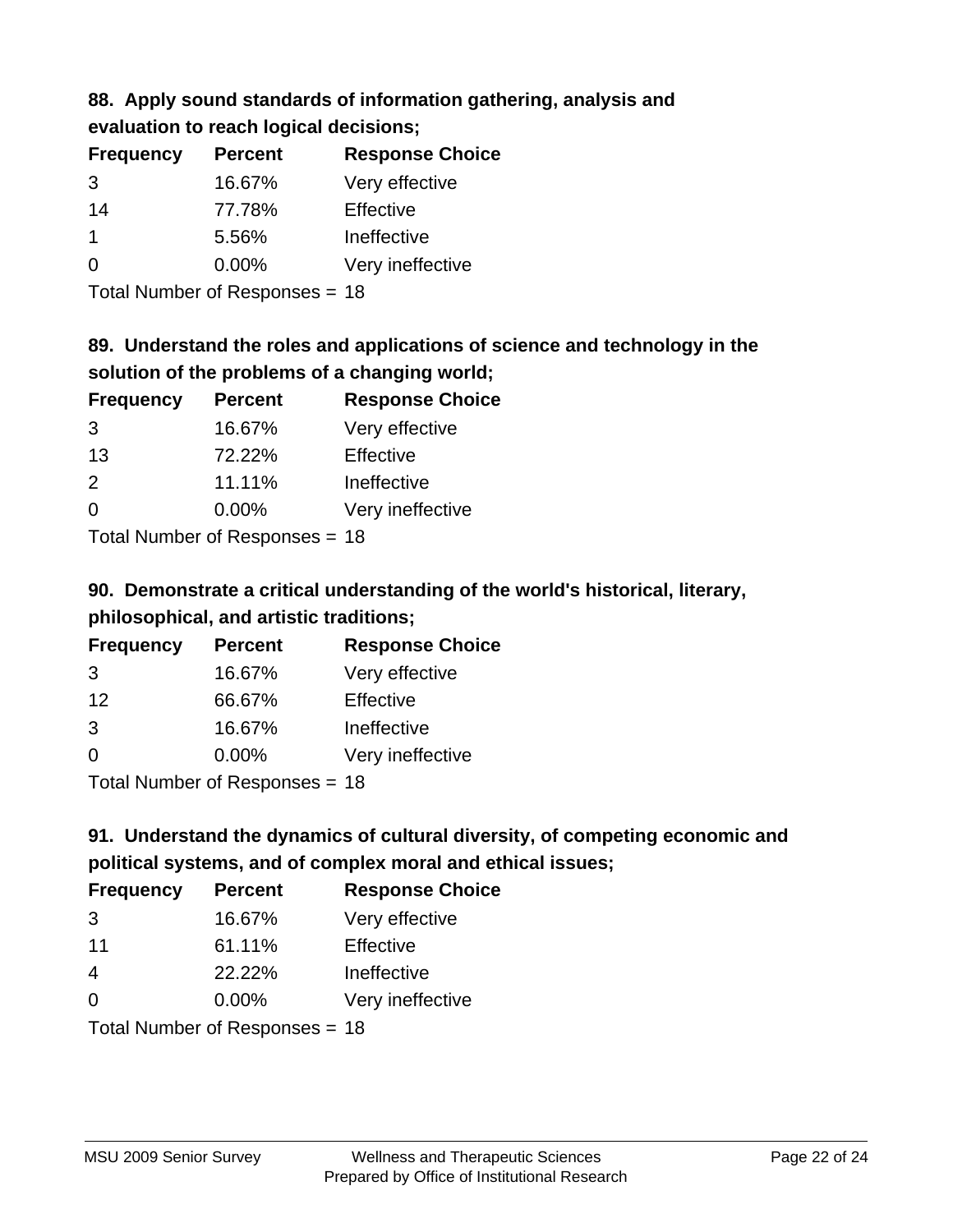# **92. Understand the nature of and engage in ethical behavior and**

**responsible citizenship;**

| <b>Frequency</b> | <b>Percent</b> | <b>Response Choice</b> |
|------------------|----------------|------------------------|
| 3                | 16.67%         | Very effective         |
| 14               | 77.78%         | Effective              |
|                  | 5.56%          | Ineffective            |
| $\Omega$         | $0.00\%$       | Very ineffective       |
|                  |                |                        |

Total Number of Responses = 18

# **93. Understand the importance of the behaviors necessary to maintain a healthy lifestyle;**

| <b>Frequency</b>             | <b>Percent</b> | <b>Response Choice</b> |
|------------------------------|----------------|------------------------|
| 7                            | 38.89%         | Very effective         |
| 10                           | 55.56%         | Effective              |
| $\Omega$                     | 0.00%          | Ineffective            |
|                              | 5.56%          | Very ineffective       |
| Tatal Manuel and Davis and a |                |                        |

Total Number of Responses = 18

# **94. Demonstrate mastery of a chosen field of study; and**

| <b>Frequency</b> | <b>Percent</b> | <b>Response Choice</b> |
|------------------|----------------|------------------------|
| 6                | 33.33%         | Very effective         |
| 10               | 55.56%         | Effective              |
|                  | 5.56%          | Ineffective            |
|                  | 5.56%          | Very ineffective       |
|                  |                |                        |

Total Number of Responses = 18

# **95. Value intellectual pursuit and continuous learning in a changing world.**

| <b>Frequency</b> | <b>Percent</b>                                                                                                                                                                                                                 | <b>Response Choice</b> |
|------------------|--------------------------------------------------------------------------------------------------------------------------------------------------------------------------------------------------------------------------------|------------------------|
| 4                | 22.22%                                                                                                                                                                                                                         | Very effective         |
| 13               | 72.22%                                                                                                                                                                                                                         | Effective              |
| 1                | 5.56%                                                                                                                                                                                                                          | Ineffective            |
| $\Omega$         | 0.00%                                                                                                                                                                                                                          | Very ineffective       |
|                  | The Little and the Little Communist Communist Communist Communist Communist Communist Communist Communist Communist Communist Communist Communist Communist Communist Communist Communist Communist Communist Communist Commun |                        |